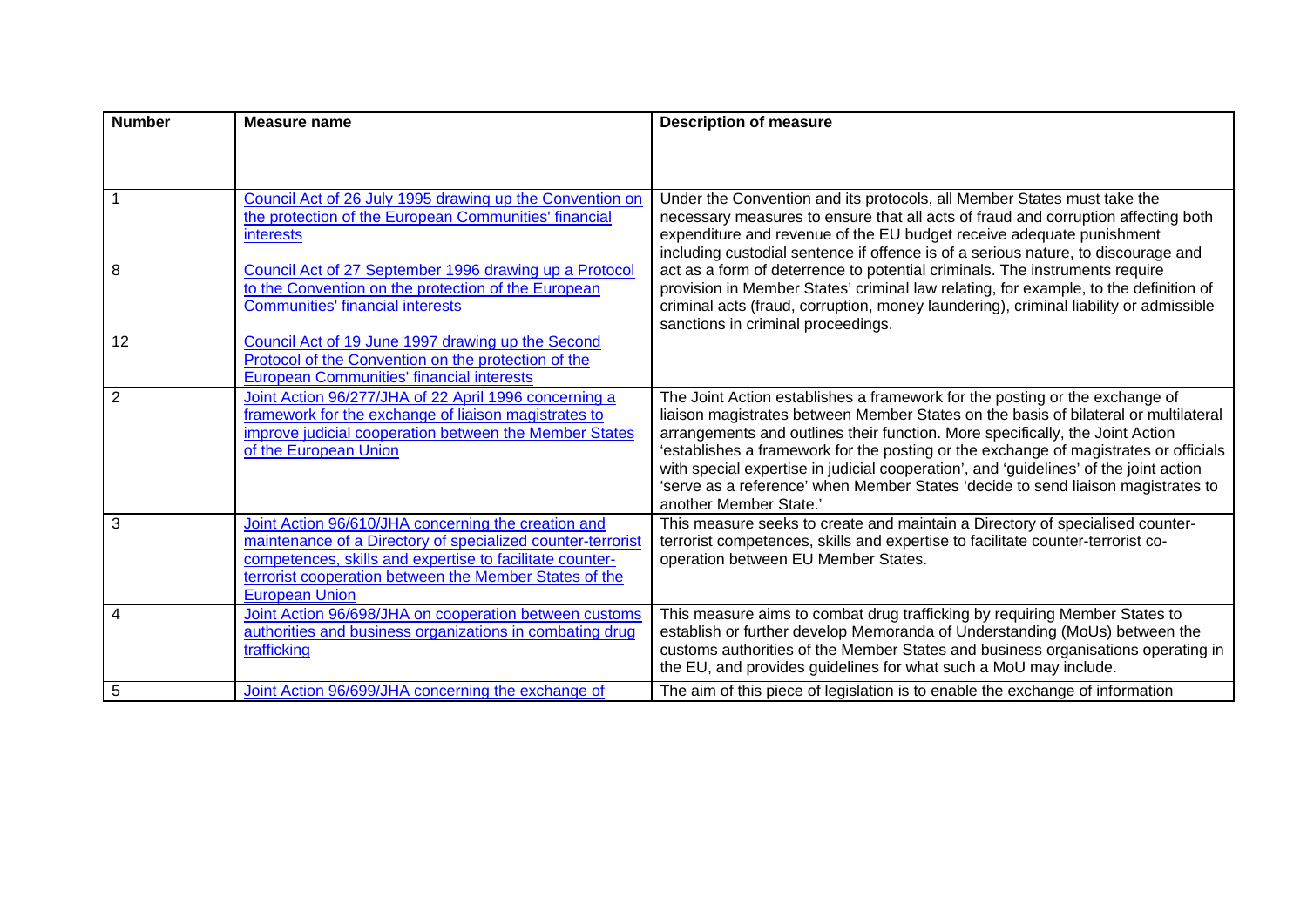|    | information on the chemical profiling of drugs to facilitate<br>improved cooperation between Member States in<br>combating illicit drug trafficking                                                                                                                                                   | relating to chemical profiling of drugs; facilitating interaction between Europol and<br>Member States through Europol National Units and liaison bureaux. The<br>instrument envisages the exchange of information relating to the chemical profiling<br>of cocaine, heroin, LSD, amphetamines and their ecstasy-like derivatives MDA,<br>MDMA and MDEA.                                                              |
|----|-------------------------------------------------------------------------------------------------------------------------------------------------------------------------------------------------------------------------------------------------------------------------------------------------------|-----------------------------------------------------------------------------------------------------------------------------------------------------------------------------------------------------------------------------------------------------------------------------------------------------------------------------------------------------------------------------------------------------------------------|
| 6  | Joint Action 96/747/JHA concerning the creation and<br>maintenance of a directory of specialized competences,<br>skills and expertise in the fight against international<br>organized crime, in order to facilitate law enforcement<br>cooperation between the Member States of the European<br>Union | The aim of this piece of legislation is to create a directory of areas of specialised<br>competences, skills and expertise, which would make the latter more widely and<br>easily available to authorities in Member States, thus enhancing the means at the<br>disposal of Member States in the fight against crime.                                                                                                 |
|    | Joint Action 96/750/JHA concerning the approximation of<br>the laws and practices of the Member States of the<br>European Union to combat drug addiction and to prevent<br>and combat illegal drug trafficking                                                                                        | The aim of this measure is to ensure Member States take measures to tackle drug<br>addiction, drug tourism and drug trafficking, including imposing penalties for drug<br>trafficking offences. These objectives are broad based, e.g. consider further<br>legislative proposals to combat synthetic drugs, endeavour to work with EU<br>enforcement partners, take the most appropriate steps towards illicit plants |
| 9  | Convention on the fight against corruption involving<br>officials of the European Communities or officials of<br>Member States of the European Union                                                                                                                                                  | The Convention of 26 May 1997 requires Member States to have minimum<br>standards for criminal offences and penalties relating to public sector corruption.<br>The 2003 Council Decision makes the Convention applicable to Gibraltar.                                                                                                                                                                                |
| 49 | Council Decision 2003/642/JHA of 22 July 2003<br>concerning the application to Gibraltar of the Convention<br>on the fight against corruption involving officials of the<br>European Communities or officials of Member States of<br>the European Union                                               |                                                                                                                                                                                                                                                                                                                                                                                                                       |
| 10 | Joint Action 97/339/JHA of 26 May 1997 with regard to<br>cooperation on law and order and security                                                                                                                                                                                                    | This measure mandates information sharing between Member States regarding<br>large scale events which are attended by large numbers of people from more than<br>one Member States such as sporting events, rock concerts, demonstrations etc.<br>The primary purpose of this information sharing arrangement is to maintain law<br>and order, protect people and their property and prevent criminal offences.        |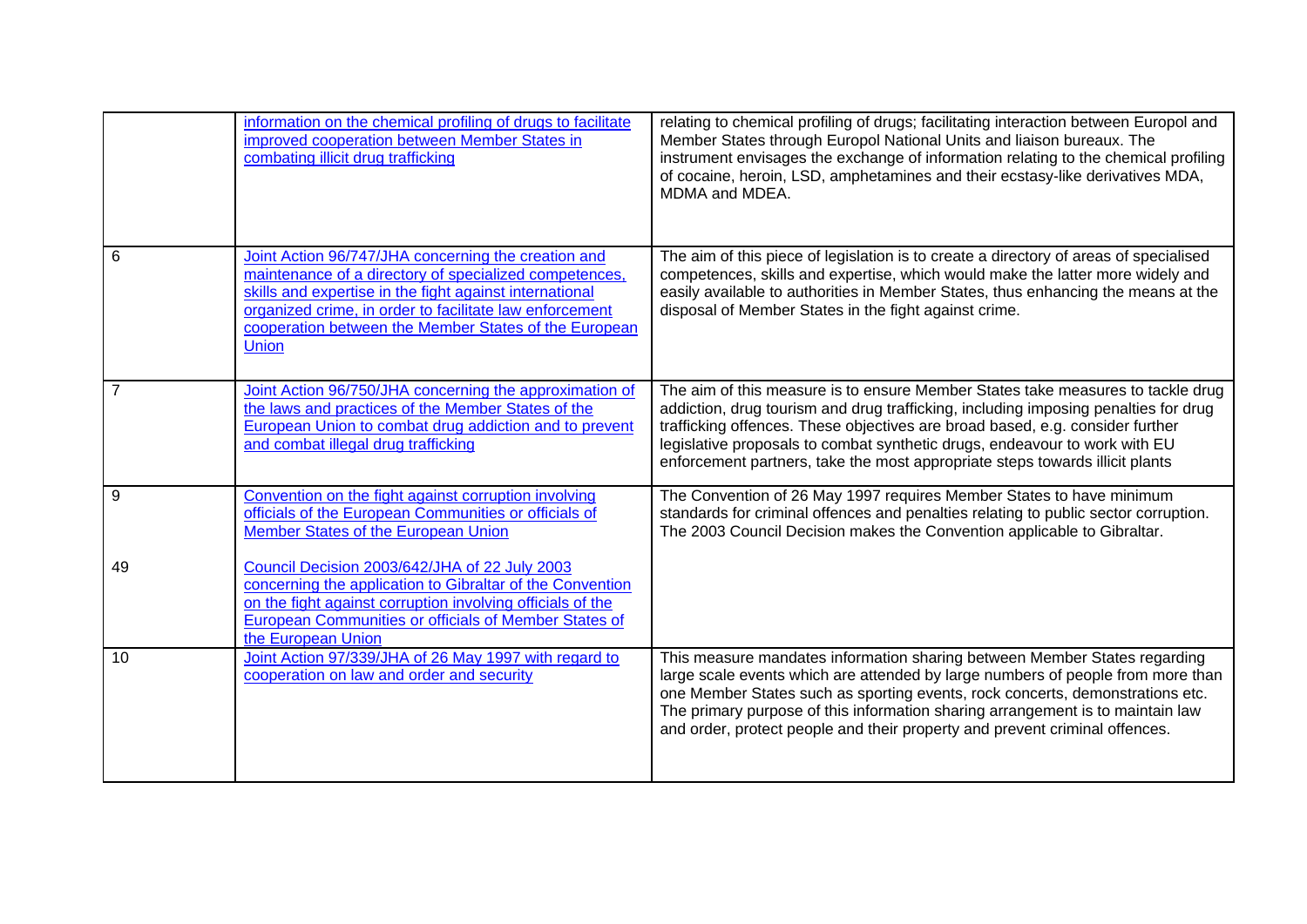| $\overline{11}$ | Joint Action 97/372/JHA of 9 June 1997 for the refining of<br>targeting criteria, selection methods, et. and collection of<br>customs and police information                                                        | The action requires Member States to make the best use of targeting and<br>selection methods to select consignments for examination to tackle drug<br>trafficking. The action also requires the exchange of information and intelligence<br>through the various EU information systems and action through joint operations.                                                                                                                                                                                                                                                                                                                                                                                                                                                                                                    |
|-----------------|---------------------------------------------------------------------------------------------------------------------------------------------------------------------------------------------------------------------|--------------------------------------------------------------------------------------------------------------------------------------------------------------------------------------------------------------------------------------------------------------------------------------------------------------------------------------------------------------------------------------------------------------------------------------------------------------------------------------------------------------------------------------------------------------------------------------------------------------------------------------------------------------------------------------------------------------------------------------------------------------------------------------------------------------------------------|
| 13              | Joint Action 97/827/JHA of 5 December 1997 establishing<br>a mechanism for evaluating the application and<br>implementation at national level of international<br>undertakings in the fight against organized crime | This instrument allows GENVAL Working group to conduct peer reviews.<br>This aims to allow Member States to evaluate the application and implementation<br>of instruments designed to combat international organised crime.                                                                                                                                                                                                                                                                                                                                                                                                                                                                                                                                                                                                    |
| 14              | Council Act of 18 December 1997 drawing up the<br>Convention on mutual assistance and cooperation<br>between customs administrations (Naples II)                                                                    | Naples II allows for the exchange of information and administrative assistance in<br>order to combat the illicit trafficking of goods, in particular tobacco, drugs,<br>weapons and terrorist materials. It is the basis for most cooperation between EU<br>customs services on criminal matters.                                                                                                                                                                                                                                                                                                                                                                                                                                                                                                                              |
| 15              | Council Act of 17 June 1998 drawing up the Convention<br>on Driving Disqualifications                                                                                                                               | By virtue of the EU driving licence directives (in particular Directive 2006/126/EC),<br>European Economic Area (EEA) drivers who are disqualified in the State of<br>residence which issued their driving licence are also disqualified from obtaining<br>another licence in any other EEA State - effectively preventing them from driving<br>anywhere else in the EEA.<br>This Convention on Driving Disqualifications is in addition to the above mentioned<br>principles in the driving licence directives. It would enable such a driving<br>disqualification to be recognised across the EEA.<br>The Convention has not come into force since being adopted in 1998 and would<br>only come into force if all signatories ratified it. Other than the UK and Ireland,<br>only six Member States have ratified it so far. |
| 16              | Joint Action 98/427/JHA of 29 June 1998 on good<br>practice in mutual legal assistance in criminal matters                                                                                                          | This measure requires Member States to send the Council Secretariat a<br>statement of their good practice in the sending and executing of requests for<br>mutual legal assistance (MLA).                                                                                                                                                                                                                                                                                                                                                                                                                                                                                                                                                                                                                                       |
| 17              | Joint Action 98/699/JHA of 3 December 1998 on money<br>laundering, the identification, tracing, freezing, seizing<br>and confiscation of instrumentalities and proceeds from<br>crime                               | This Joint Action encourages improved cooperation between law enforcement<br>authorities of Member States by ensuring that arrangements are in place that will<br>permit investigators and prosecutors to direct requests from Member States for<br>assistance in asset identification, tracing, freezing, or seizing and confiscation<br>through appropriate channels.                                                                                                                                                                                                                                                                                                                                                                                                                                                        |
| 18              | Joint Action 98/700/JHA of 3 December 1998 concerning<br>the setting up of a European Image Archiving System<br>(FADO)                                                                                              | FADO is a computerised archive containing images and textual information<br>relating to falsified and authentic identity documents such as passports, identity<br>cards, visas, residence permits and driving licences. A read-only, control authority                                                                                                                                                                                                                                                                                                                                                                                                                                                                                                                                                                         |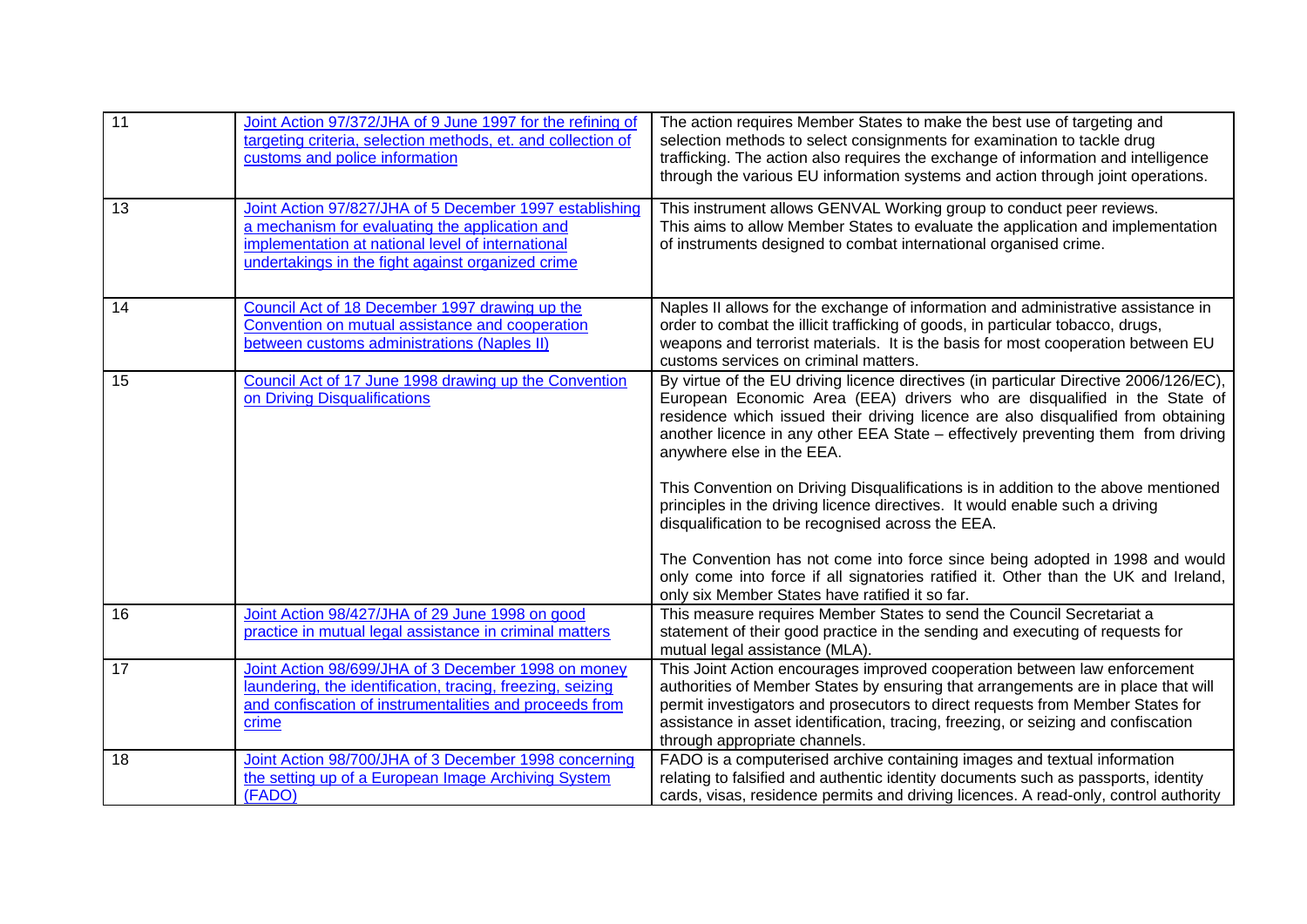|          |                                                                                                                                                                                                                | version of the database called iFADO has also been developed which has been<br>made available over the Government Secure Intranet (GSI) to the UK Border<br>Agency and to other UK government departments with an interest in checking<br>identity documents, such as the police, IPS, DVLA and the DWP.                           |
|----------|----------------------------------------------------------------------------------------------------------------------------------------------------------------------------------------------------------------|------------------------------------------------------------------------------------------------------------------------------------------------------------------------------------------------------------------------------------------------------------------------------------------------------------------------------------|
| 19<br>21 | Council Act of 3 December 1998 laying down the staff<br>regulations applicable to Europol employees<br>Council Decision of 2 December 1999 amending the                                                        | Europol is mandated to support Member States in the fight against organised<br>crime and terrorism; to combat specific forms of serious crime and; to deal with<br>crimes such as drug trafficking, trafficking in human beings, computer crime and<br>forgery.                                                                    |
|          | Council Act of 3 December 1998 laying down the staff<br>regulations applicable to Europol employees, with regard<br>to the establishment of remuneration, pensions and other<br>financial entitlements in euro | Europol also has a role in assessing threats from a European perspective,<br>producing relevant threat assessments and strategic analyses.<br>Europol provides a secure platform enabling direct contact between liaison<br>officers from the EU member states and a number of third countries based in<br>Europol's Headquarters. |
| 64       | Council Decision 2005/511/JHA of 12 July 2005 on<br>protecting the euro against counterfeiting, by designating<br>Europol as the Central Office for combating euro-<br>counterfeiting                          |                                                                                                                                                                                                                                                                                                                                    |
| 95       | Council Decision 2009/371/JHA establishing the<br><b>European Police Office (Europol)</b>                                                                                                                      |                                                                                                                                                                                                                                                                                                                                    |
| 104      | Council Decision 2009/934/JHA of 30 November 2009<br>adopting the implementing rules governing Europol's<br>relations with partners, including the exchange of<br>personal data and classified information     |                                                                                                                                                                                                                                                                                                                                    |
| 105      | Council Decision 2009/935/JHA of 30 November 2009<br>determining the list of third countries with which Europol<br>shall conclude agreements                                                                   |                                                                                                                                                                                                                                                                                                                                    |
| 106      | Council Decision 2009/936/JHA of 30 November 2009<br>adopting the implementing rules for Europol analysis work<br>files                                                                                        |                                                                                                                                                                                                                                                                                                                                    |
| 108      | Council Decision 2009/968/JHA of 30 November 2009<br>adopting the rules on the confidentiality of Europol                                                                                                      |                                                                                                                                                                                                                                                                                                                                    |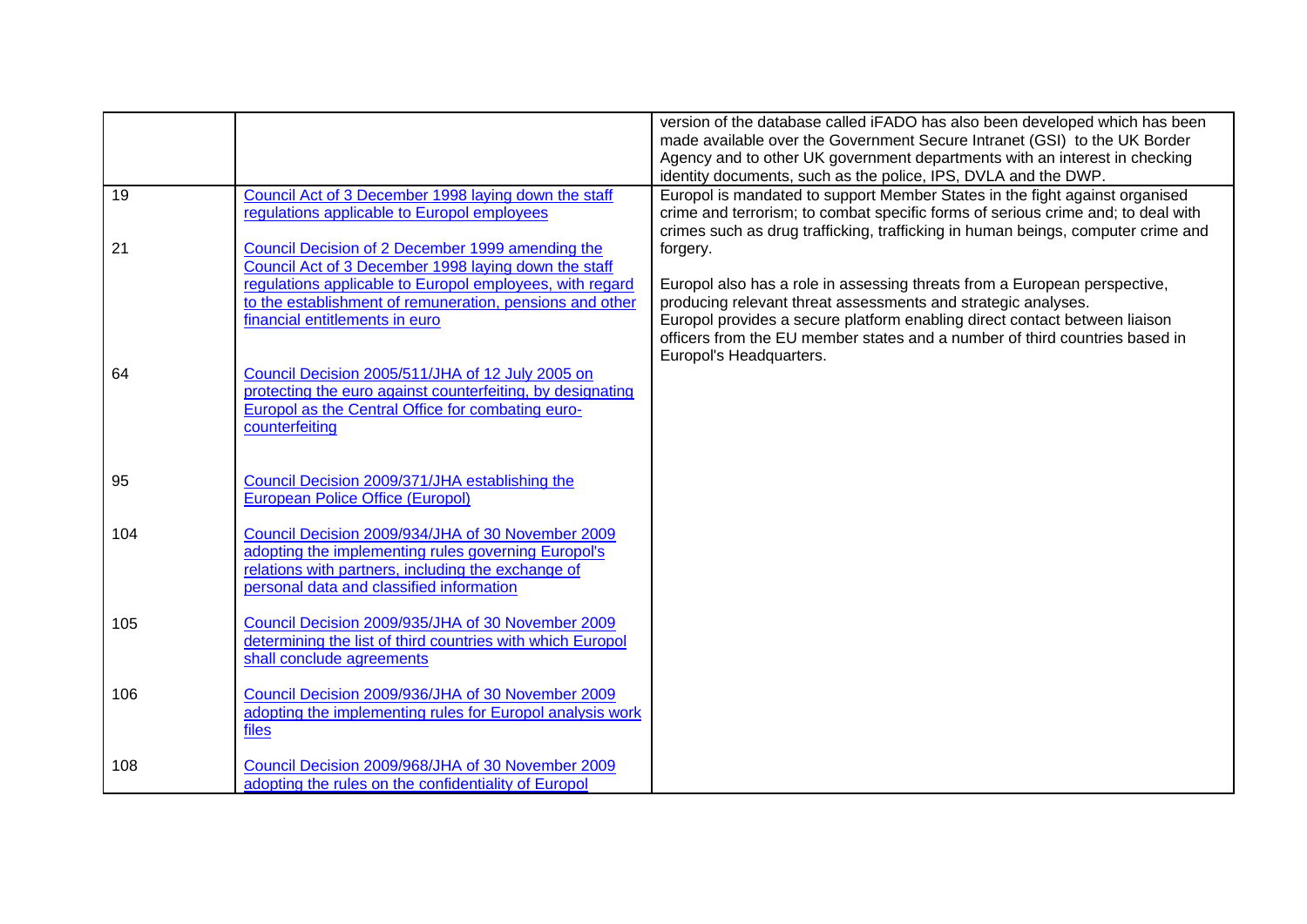|    | information                                                                                                                                                                                       |                                                                                                                                                                                                                                                                                                                                   |
|----|---------------------------------------------------------------------------------------------------------------------------------------------------------------------------------------------------|-----------------------------------------------------------------------------------------------------------------------------------------------------------------------------------------------------------------------------------------------------------------------------------------------------------------------------------|
|    |                                                                                                                                                                                                   |                                                                                                                                                                                                                                                                                                                                   |
| 20 | Council Decision 1999/615/JHA of 13 September 1999<br>defining 4-MTA as a new synthetic drug which is to be<br>made subject to control measures and criminal penalties.                           | The 2005 Council Decision places a requirement on the UK to share information<br>and intelligence with other Member States on new psychoactive substances<br>(narcotic and psychotropic) (NPS) and, if required by a decision of the European<br>Council, the UK is under a duty to submit a NPS to control measures and criminal |
| 36 | Council Decision 2002/188/JHA of 28 February 2002<br>concerning control measures and criminal sanctions in<br>respect of the new synthetic drug PMMA.                                             | sanctions. The other measures listed are the instances where the Council has<br>made such decisions and required such control measures.                                                                                                                                                                                           |
| 50 | Council Decision 2003/847/JHA of 27 November 2003<br>concerning control measures and criminal sanctions in<br>respect of the new synthetic drugs 2C-I, 2C-T-2, 2C-T-7<br>and TMA-2.               |                                                                                                                                                                                                                                                                                                                                   |
| 62 | Council Decision 2005/387/JHA of 10 May 2005 ("2005<br>CD") on the information exchange, risk-assessment and<br>control of new psychoactive substances.                                           |                                                                                                                                                                                                                                                                                                                                   |
| 76 | Council Decision 2008/206/JHA of 3 March 2008 defining<br>1-benzylpiperazine (BZP) as a new psychoactive<br>substance which is to be made subject to control<br>measures and criminal provisions. |                                                                                                                                                                                                                                                                                                                                   |
| 22 | Council Decision 2000/261/JHA of 27 March 2000 on the<br>improved exchange of information to combat counterfeit<br>travel documents                                                               | Council Decision 2000/261/JHA of March 2000 introduces a standard form and<br>questionnaire for use when providing information alerts about counterfeit documents<br>other Member States.                                                                                                                                         |
|    |                                                                                                                                                                                                   | The instrument followed on from Joint Action 98/7000/JHA of 3 December 1998<br>concerning the setting up of a European Image Archiving System (FADO). It was<br>recognised that it would be some years before FADO was fully functional and this<br>standard form was designed to fill the gap until then.                        |
| 23 | Council Decision 2000/375/JHA to combat child<br>pornography on the internet                                                                                                                      | The Decision sets out how Member States should tackle online child pornography<br>through the development of an appropriate law enforcement response, close<br>working with the internet industry, and international cooperation.                                                                                                 |
| 24 | Council Framework Decision 2000/383/JHA of 29 May<br>2000 on increasing protection by criminal penalties and<br>other sanctions against counterfeiting in connection with                         | The Framework Decision is designed to ensure that the Euro is appropriately<br>protected against counterfeiting.                                                                                                                                                                                                                  |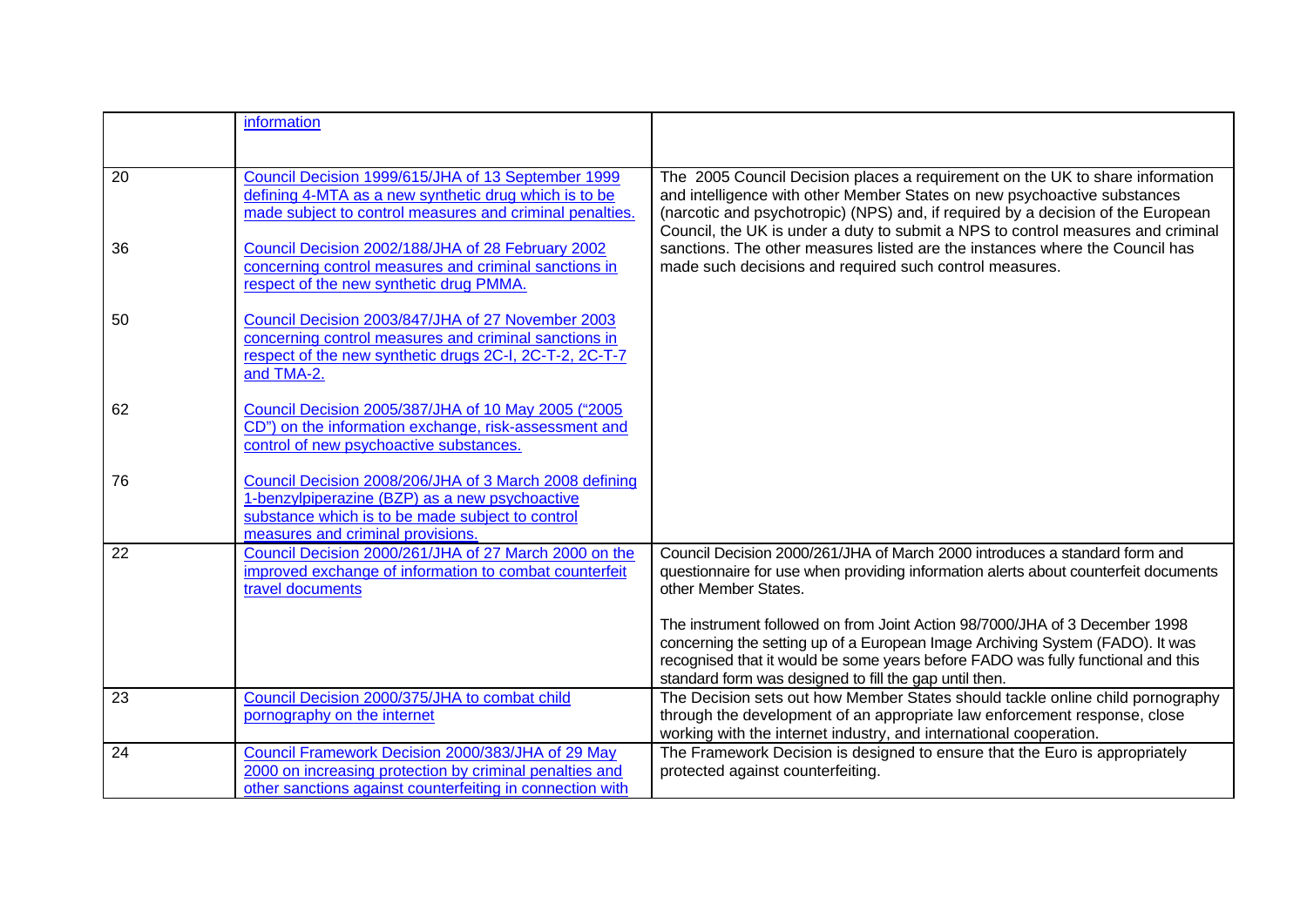|    | the introduction of the euro                                |                                                                                       |
|----|-------------------------------------------------------------|---------------------------------------------------------------------------------------|
|    |                                                             |                                                                                       |
| 34 | Council Framework Decision 2001/888/JHA of 6                |                                                                                       |
|    | December 2001 amending Framework Decision                   |                                                                                       |
|    | 2000/383/JHA on increasing protection by criminal           |                                                                                       |
|    | penalties and other sanctions against counterfeiting in     |                                                                                       |
|    | connection with the introduction of the euro                |                                                                                       |
| 25 | Council Act of 29 May 2000 establishing the Convention      | The Convention on mutual assistance in criminal matters between the Member            |
|    | on mutual assistance in criminal matters between the        | States ('the 2000 Convention') is currently one of the main instruments used          |
|    | Member States of the European Union                         | between Member States for the provision of mutual legal assistance (MLA). It          |
|    |                                                             | supplements the 1959 Council of Europe Convention on Mutual Assistance in             |
| 32 | Council Act of 16 October 2001 establishing the Protocol    | Criminal Matters. It provides for some forms of co-operation (e.g. interception) that |
|    | to the Convention on mutual assistance in criminal          | is not specifically provided for in the 1959 Convention.                              |
|    | matters between the Member states of the European           | Its Protocol deals with requests for banking information                              |
|    | <b>Union</b>                                                |                                                                                       |
|    |                                                             |                                                                                       |
| 26 | Council Decision 2000/641/JHA of 17 October 2000            | The Decision establishes a single, independent joint secretariat for the existing     |
|    | establishing a secretariat for the joint supervisory data-  | supervisory data protection bodies set up under the three Conventions listed in its   |
|    | protection bodies set up by the Convention on the           | title - the Europol Convention, the Convention on the Use of Information              |
|    | establishment of a European Police Office (Europol          | Technology for Customs Purposes and the Schengen Convention.                          |
|    | Convention), the Convention on the Use of Information       |                                                                                       |
|    | <b>Technology for Customs Purposes and the Convention</b>   |                                                                                       |
|    | implementing the Schengen Agreement on the gradual          |                                                                                       |
|    | abolition of checks at the common borders (Schengen         |                                                                                       |
|    | Convention)                                                 |                                                                                       |
| 27 | Council Decision 2000/642/JHA of 17 October 2000            | The purpose of this Decision is to build upon the earlier EU Directive 91/308/EEC     |
|    | concerning arrangements for cooperation between             | of 10 June 1991 which permits cooperation between contact points within Member        |
|    | financial intelligence units of Member States in respect of | States to receive suspicious transaction reports on suspicious financial              |
|    | exchanging information                                      | transactions and underlying criminal activity to prevent and combat money             |
|    |                                                             | laundering. This Decision aims to enable the improved disclosure and exchange         |
|    |                                                             | of financial information between Member State Financial Investigation Units (FIUs)    |
|    |                                                             | in combating money laundering.                                                        |
| 28 | Council Framework Decision 2001/220/JHA of 15 March         | The Framework Decision requires each Member State to give minimum rights to           |
|    | 2001 on the standing of victims in criminal proceedings     | victims of crime to ensure that they have a suitable level of protection in criminal  |
|    |                                                             | proceedings.                                                                          |
| 29 | Council Framework Decision 2001/413/JHA of 28 May           | The Framework Decision ensures minimum standards for offences and penalties           |
|    | 2001 combating fraud and counterfeiting of non-cash         | for fraud and counterfeiting involving all forms of non-cash means of payment         |
|    | means of payment                                            | (e.g. credit card and cheques).                                                       |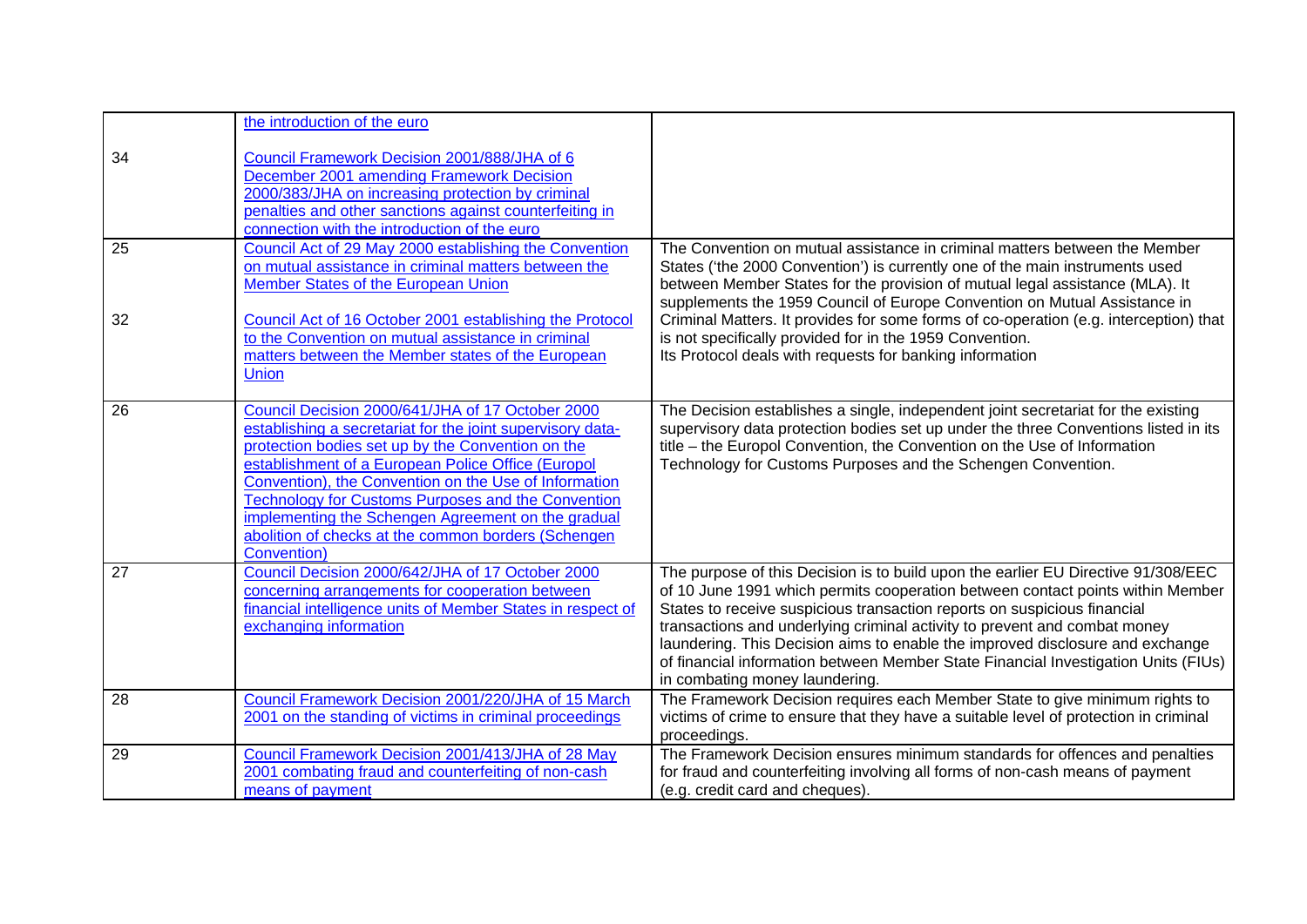| $\overline{30}$ | Council Decision 2001/419/JHA on the transmission of<br>samples of controlled substances between Member<br><b>States</b>                                                                                                                                                       | The instrument provides a system for transmitting seized samples between<br>authorities of Member States for the purposes of detection, investigation and<br>prosecution of offences or for the forensic analysis of samples. Specifically, this<br>instrument sets down the framework for exchange, and requires the UK to have a<br>central co-ordinating body who will manage all elements of the<br>exchange/transmission of samples.                                   |
|-----------------|--------------------------------------------------------------------------------------------------------------------------------------------------------------------------------------------------------------------------------------------------------------------------------|-----------------------------------------------------------------------------------------------------------------------------------------------------------------------------------------------------------------------------------------------------------------------------------------------------------------------------------------------------------------------------------------------------------------------------------------------------------------------------|
| 31              | Council Framework Decision 2001/500/JHA of 26 June<br>2001 on money laundering, the identification, tracing,<br>freezing, seizing and confiscation of instrumentalities and<br>the proceeds of crime<br>(repealing Articles 1, 3, 5(1) and 8(2) of Joint Action<br>98/699/JHA) | This measure recommends that Member States take steps to ensure that all<br>requests from overseas authorities that relate to asset identification, tracing,<br>freezing, or seizing and confiscation are processed with the same priority as given<br>to domestic proceedings. It also recommends that that the scope of criminal<br>activities which constitute principal offences for money laundering should be<br>uniform and sufficiently broad in all Member States. |
| 33              | Council Decision 2001/887/JHA of 6 December 2001 on<br>the protection of the Euro against counterfeiting                                                                                                                                                                       | This measure lays down procedures for expert analysis of suspected counterfeit<br>notes and coins and requires that the results of those analyses are forwarded to<br>Europol                                                                                                                                                                                                                                                                                               |
| 35              | Council Decision 2002/187/JHA of 28 February 2002<br>setting up Eurojust with a view to reinforcing the fight<br>against serious crime                                                                                                                                         | Eurojust is mandated to "stimulate and improve coordination and cooperation"<br>between judicial and law enforcement authorities in the investigation and<br>prosecution of serious cross-border crime involving two or more Member States.                                                                                                                                                                                                                                 |
| 77              | Council Decision 2009/426/JHA of 16 December 2008 on<br>the strengthening of Eurojust and amending Decision<br>2002/187/JHA setting up Eurojust with a view to<br>reinforcing the fight against serious crime                                                                  | Eurojust itself does not lead on or direct investigations or prosecutions. Rather,<br>Eurojust's core role is about support to judicial and law enforcement authorities in<br>the investigation and prosecution of serious offences across Member States.                                                                                                                                                                                                                   |
| 37              | Council Decision 2002/348/JHA of 25 April 2002<br>concerning security in connection with football matches<br>with an international dimension                                                                                                                                   | These instruments set up the National Football Information Points to co-ordinate<br>and facilitate international police co-operation and information exchange in<br>connection with football matches with an international dimension.                                                                                                                                                                                                                                       |
| 72              | Council Decision 2007/412/JHA of 12 June 2007<br>amending Decision 2002/348/JHA concerning security in<br>connection with football matches with an international<br>dimension                                                                                                  |                                                                                                                                                                                                                                                                                                                                                                                                                                                                             |
| 38              | Council Framework Decision 2002/465/JHA of 13 June<br>2002 on joint investigation teams                                                                                                                                                                                        | The instrument provides a framework for competent authorities in two or more<br>Member States to set up a joint investigation team (JIT) to carry out criminal<br>investigations in one or more of the Member States setting up the team                                                                                                                                                                                                                                    |
| 39              | Council Framework Decision 2002/475/JHA on<br><b>Combating Terrorism</b>                                                                                                                                                                                                       | These measures set requirements for the creation of a number of terrorism and<br>terrorism-related offences. Whilst not prescriptive, they require that Member<br>States must be capable of prosecuting those offences, both where they are                                                                                                                                                                                                                                 |
| 87              | Council Framework Decision 2008/919/JHA amending                                                                                                                                                                                                                               | committed wholly or partially within its territory, and also where an offence has                                                                                                                                                                                                                                                                                                                                                                                           |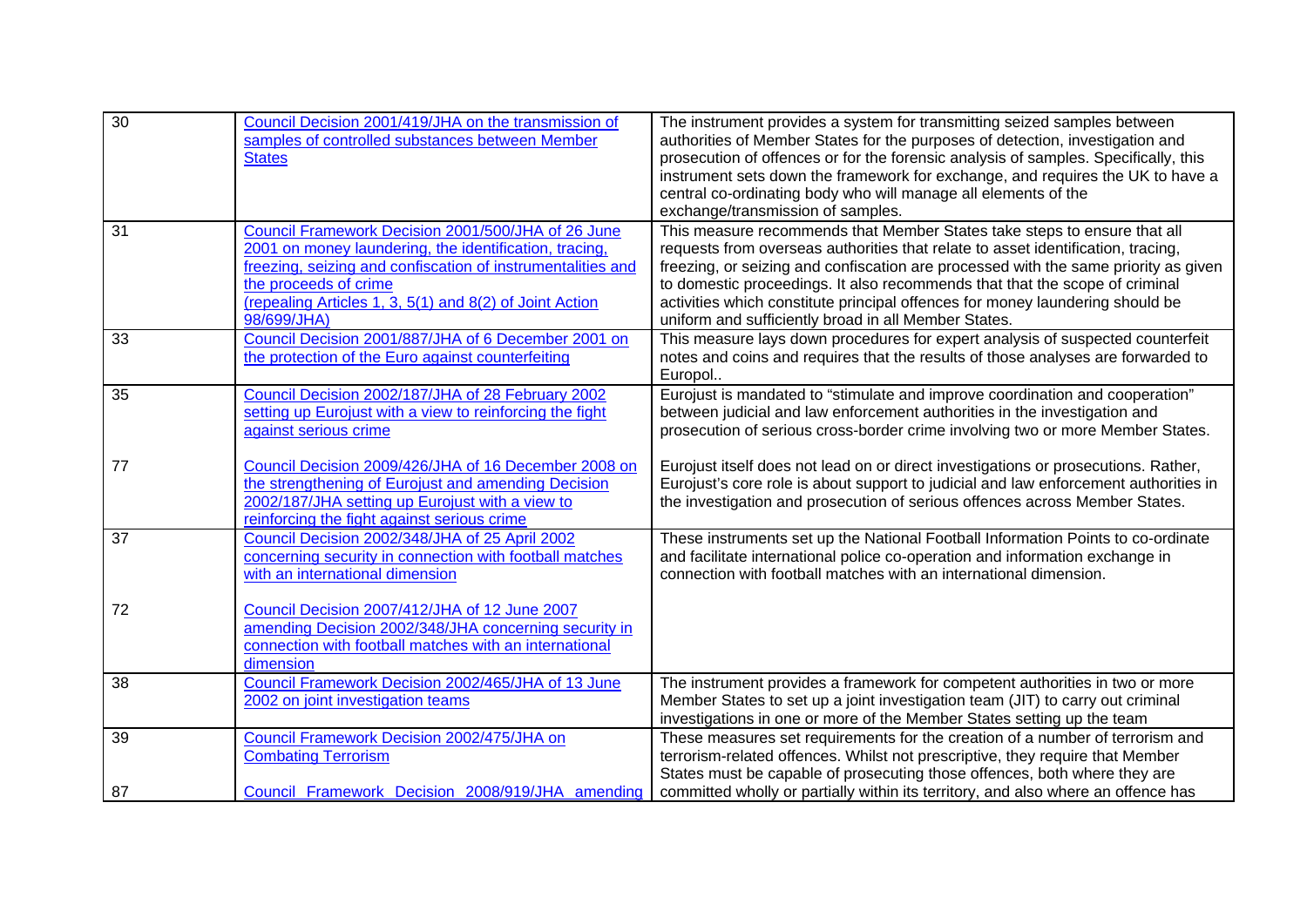|    | 2002/475/JHA                                                                                                                                                                                   | been committed elsewhere but extradition is not possible.                                                                                                                                                                                                                                                                                              |
|----|------------------------------------------------------------------------------------------------------------------------------------------------------------------------------------------------|--------------------------------------------------------------------------------------------------------------------------------------------------------------------------------------------------------------------------------------------------------------------------------------------------------------------------------------------------------|
| 40 | Council Decision 2002/494/JHA of 13 June 2002 setting<br>up a European network of contact points in respect of<br>persons responsible for genocide, crimes against<br>humanity and war crimes  | The purpose of Council Decision 2002/494/JHA of 13 June 2002 setting up a<br>European network of contact points in respect of persons responsible for<br>genocide, crimes against humanity and war crimes.                                                                                                                                             |
| 41 | Council Framework Decision 2002/584/JHA of 13 June<br>2002 on the European arrest warrant and the surrender<br>procedures between Member States                                                | The European Arrest Warrant (EAW) provides a mechanism for the surrender of<br>alleged offenders between Member States.                                                                                                                                                                                                                                |
| 42 | Council Framework Decision 2002/629/JHA on combatine<br>trafficking in human beings                                                                                                            | Repealed and replaced by Directive 2011/36/EU of the European Parliament and<br>of the Council of 5 April 2011 on preventing and combating trafficking in human<br>beings and protecting its victims, and replacing Council Framework Decision<br>2002/629/JHA - the UK opted in. Link to oral ministerial statement                                   |
| 43 | Council Framework Decision 2002/946/JHA of 28<br>November 2002 on the strengthening of the penal<br>framework to prevent the facilitation of unauthorised<br>entry, transit and residence      | This Framework Decision requires Member States to create a penal regime to<br>prevent the facilitation and unlawful entry of illegal migrants to the EU.                                                                                                                                                                                               |
| 44 | Council Decision 2002/956/JHA of 28 November 2002<br>setting up a European Network for the Protection of<br><b>Public Figures</b>                                                              | These relate to setting up a European Network for the Protection of Public Figures<br>(ENPPF) to enable the sharing/exchanging of information and intelligence relating<br>to the protection of public figures (such as Heads of State) and members of Royal<br>Families.                                                                              |
| 96 | Council Decision 2009/796/JHA of 4 June 2009 amending<br>Decision 2002/956/JHA setting up a European Network<br>for the Protection of Public Figures                                           |                                                                                                                                                                                                                                                                                                                                                        |
| 45 | Council Decision 2002/996/JHA of 28 November 2002<br>establishing a mechanism for evaluating the legal<br>systems and their implementation at national level in the<br>fight against terrorism | The instrument establishes a mechanism for peer evaluation of legal systems<br>between Member States with regards to the fight against terrorism. The<br>instrument provides that the Presidency shall select evaluation teams of experts<br>from experts proposed by Member States to visit and assess the national<br>arrangements in Member States. |
| 46 | Council Decision 2003/170/JHA of 27 February 2003 on<br>the common use of liaison officers posted abroad by the<br>law enforcement agencies of the Member States                               | The aim of this instrument is to promote cooperation between Member States in<br>relation to the use of their Liaison Officers (LO) posted in third countries and<br>international organisations. It provides that LOs should meet regularly and that<br>and that they should respond to a request to exchange information from another                |
| 65 | Council Decision 2006/560/JHA of 24 July 2006                                                                                                                                                  | Member States that does not have an LO as speedily as possible and in                                                                                                                                                                                                                                                                                  |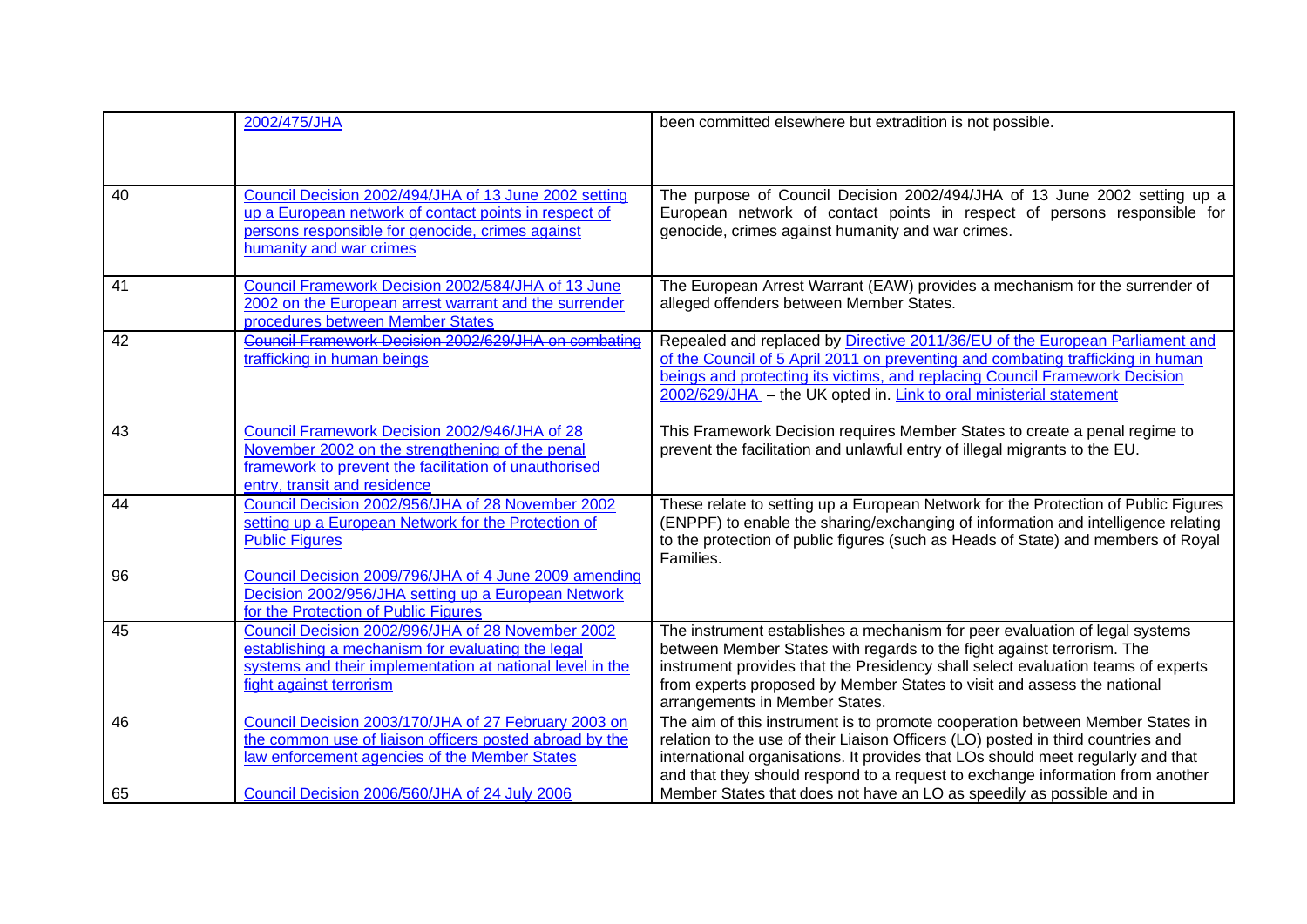|    | amending Council Decision 2003/170/JHA of 27 February<br>2003 on the common use of liaison officers posted abroad                                                                                                         | accordance with their national law (no requirement to provide the information).                                                                                                                                                                                                                                                                                                                                                                                                                                                                                                                                                                    |
|----|---------------------------------------------------------------------------------------------------------------------------------------------------------------------------------------------------------------------------|----------------------------------------------------------------------------------------------------------------------------------------------------------------------------------------------------------------------------------------------------------------------------------------------------------------------------------------------------------------------------------------------------------------------------------------------------------------------------------------------------------------------------------------------------------------------------------------------------------------------------------------------------|
|    | by the law enforcement agencies of the Member States                                                                                                                                                                      | The amending Decision allows Member States to request assistance from Europol<br>LOs if they do not have a LO in that country.                                                                                                                                                                                                                                                                                                                                                                                                                                                                                                                     |
| 47 | Council Framework Decision 2003/568/JHA of 22 July<br>2003 on combating corruption in the private sector                                                                                                                  | The Framework Decision requires Member States to have minimum standards for<br>criminal law on corruption in the private sector.                                                                                                                                                                                                                                                                                                                                                                                                                                                                                                                   |
| 48 | Council Framework Decision 2003/577/JHA on the<br>execution in the European Union of orders freezing<br>property or evidence                                                                                              | This measure establishes rules under which a Member State recognises and<br>executes a "Freezing Order" for property or evidence issued by the judicial<br>authority of another Member State in the framework of criminal proceedings.                                                                                                                                                                                                                                                                                                                                                                                                             |
| 51 | Council Decision 2003/335/JHA on the investigation and<br>prosecution of genocide, crimes against humanity and<br>war crimes                                                                                              | The purpose of this measure is to increase cooperation between Member States<br>in the investigation and prosecution of persons who have committed or<br>participated in the commission of genocide, crimes against humanity or war<br>crimes.                                                                                                                                                                                                                                                                                                                                                                                                     |
|    |                                                                                                                                                                                                                           | Under this measure Member States shall take necessary measures for law<br>enforcement authorities to be informed when facts are established which give rise<br>to a suspicion that a migrant has committed such crimes. It includes three<br>obligations a) to assist one another in investigating and prosecuting these crimes;<br>b) to obtain relevant information where an application for leave to remain gives<br>rise to suspicion (where the applicant has previously sought residence in another<br>Member State), and; c) to oblige a Member State to inform if they become aware<br>that a suspected person is in another Member State. |
| 52 | <b>Framework Decision</b><br>2004/68/JHA<br><b>Council</b><br>December 2003 on combating the sexual exploitation of<br>children and child pornography                                                                     | Repealed and replaced by Directive 2011/92/EU of the European Parliament and<br>of the Council of 13 December 2011 on combating the sexual abuse and sexual<br>exploitation of children and child pornography, and replacing Council Framework<br>Decision 2004/68/JHA - the UK opted in.                                                                                                                                                                                                                                                                                                                                                          |
| 53 | Council Decision 2004/731/EC of 26 July 2004<br>concerning the conclusion of the Agreement between the<br>European Union and Bosnia and Herzegovina on security<br>procedures for the exchange of classified information  | These agreements put in place the rules by which classified EU information is<br>shared with these third countries.                                                                                                                                                                                                                                                                                                                                                                                                                                                                                                                                |
| 55 | Council Decision of 2004/843/CFSP 26 July 2004<br>concerning the conclusion of the Agreement between the<br>European Union and the Kingdom of Norway on security<br>procedures for the exchange of classified information |                                                                                                                                                                                                                                                                                                                                                                                                                                                                                                                                                                                                                                                    |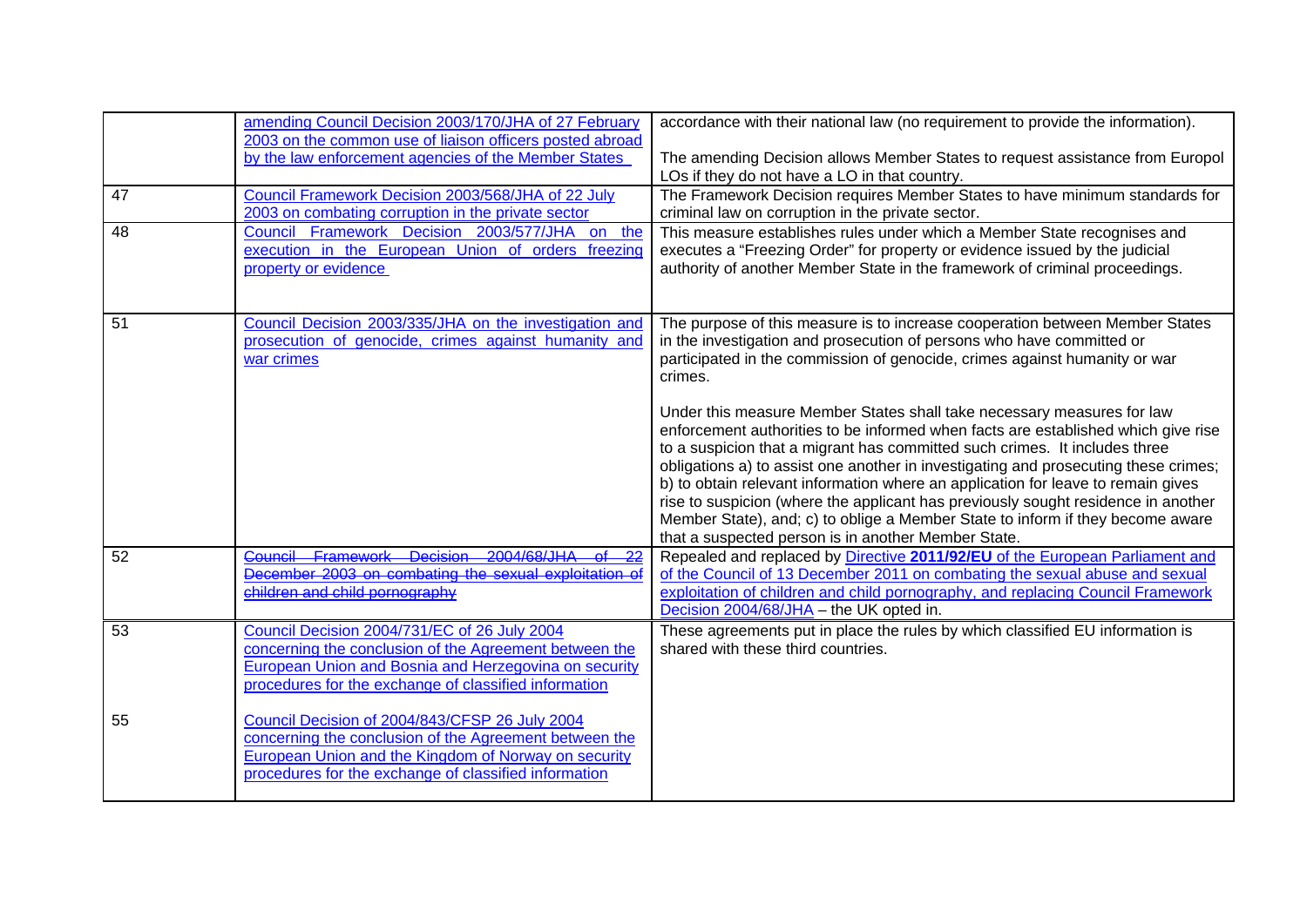| 61  | Council Decision 2005/296/CFSP, JHA of 24 January<br>2005 concerning the conclusion of the Agreement<br>between the European Union and the former Yugoslav<br>Republic of Macedonia on the security procedures for the<br>exchange of classified information |                                                                                  |
|-----|--------------------------------------------------------------------------------------------------------------------------------------------------------------------------------------------------------------------------------------------------------------|----------------------------------------------------------------------------------|
| 63  | Council Decision 2005/481/CFSP of 13 June 2005<br>concerning the conclusion of the Agreement between the<br>European Union and Ukraine on the security procedures<br>for the exchange of classified information                                              |                                                                                  |
| 70  | Council Decision 2006/317/CFSP of 10 April 2006<br>concerning the conclusion of the Agreement between the<br>European Union and the Republic of Croatia on security<br>procedures for the exchange of classified information                                 |                                                                                  |
| 71  | Council Decision 2006/467/CFSP of 21 November 2005<br>concerning the conclusion of the Agreement between the<br>European Union and the Republic of Iceland on security<br>procedures for the exchange of classified information                              |                                                                                  |
| 75  | Council Decision 2007/274/JHA of 23 April 2007<br>concerning the conclusion of the Agreement between the<br>European Union and the Government of the United States<br>of America on the security of classified information                                   |                                                                                  |
| 78  | Council Decision 2008/568/CFSP of 24 June 2005<br>concerning the conclusion of the Agreement between the<br>European Union and the Swiss Confederation on security<br>procedures for the exchange of classified information                                  |                                                                                  |
| 109 | Council Decision 2010/348/EC of 17 November 2009<br>concerning the conclusion of the Agreement between the<br>Government of the Russian Federation and the European<br>Union on the protection of classified information                                     |                                                                                  |
| 54  | Council Framework Decision 2004/757/JHA of 25 October                                                                                                                                                                                                        | The instrument requires member states to ensure their domestic legislation meets |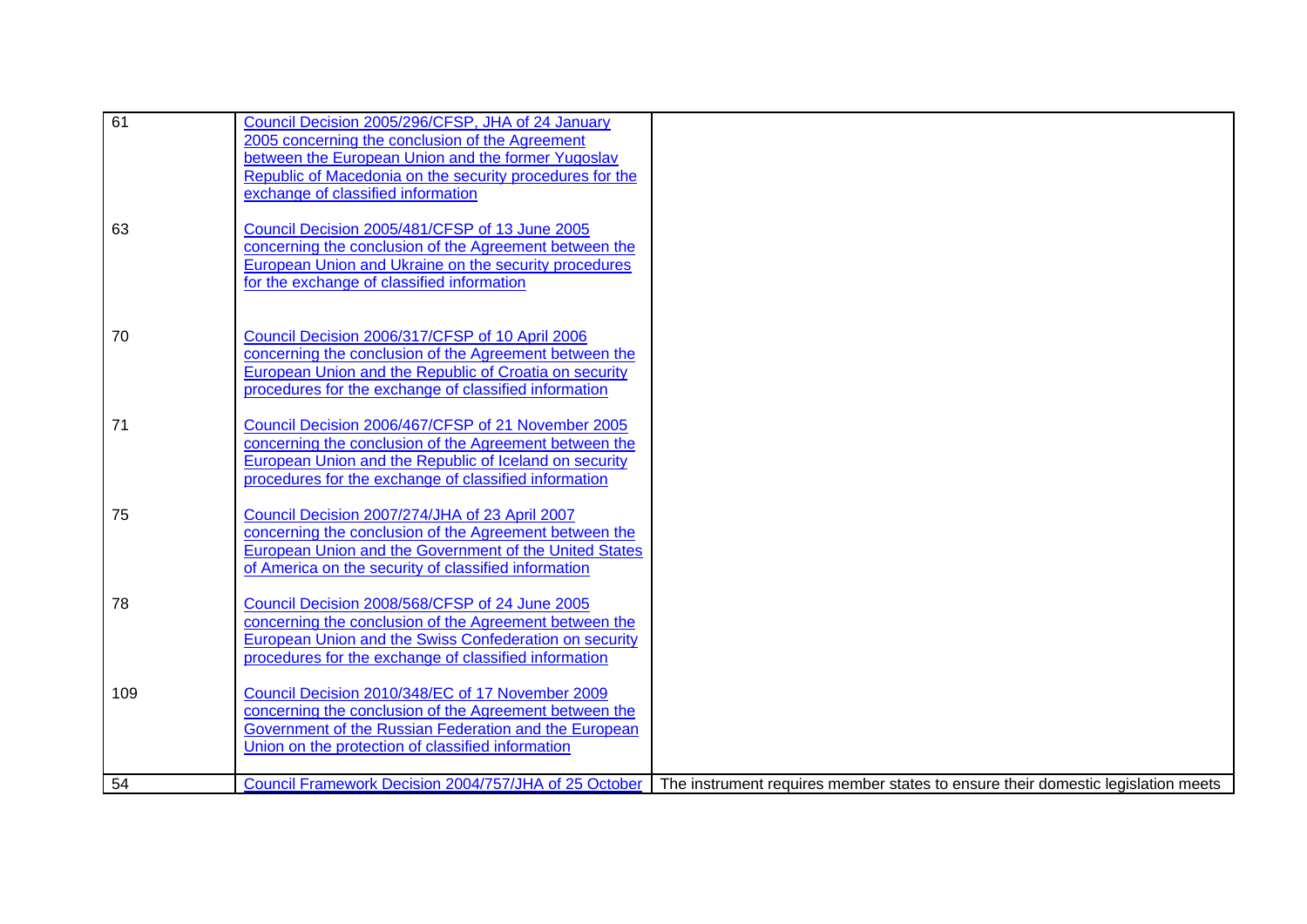|    | 2004 laying down minimum provisions on the constituent<br>elements of criminal acts and penalties in the field of drug<br>trafficking              | minimum standards on the constituent elements of criminal acts and penalties in<br>the field of drug trafficking.                                                                                                                                                                                                                                                                                        |
|----|----------------------------------------------------------------------------------------------------------------------------------------------------|----------------------------------------------------------------------------------------------------------------------------------------------------------------------------------------------------------------------------------------------------------------------------------------------------------------------------------------------------------------------------------------------------------|
| 56 | Council Decision 2004/919/EC of 22 December 2004 on<br>tackling vehicle crime with cross-border implications                                       | The instrument aims to create an effective network of Law Enforcement<br>specialists (single points of contact) to exchange information and best practice in<br>how to tackle organised (cross-border) vehicle crime.                                                                                                                                                                                    |
| 57 | Council Common Position 2005/69/JHA of 24 January<br>2005 on exchanging certain data with Interpol                                                 | This measure provides for the exchange of data with Interpol in relation to lost and<br>stolen passports. It also provides that where a 'hit' is made that every effort shall<br>be made to verify that data.                                                                                                                                                                                            |
| 58 | Council Framework Decision 2005/212/JHA of 24<br>February 2005 on Confiscation of Crime-related<br>Proceeds, Instrumentalities and Property        | The aim of this measure is to ensure all Member States have effective rules<br>governing the confiscation of proceeds from crime, and that they can confiscate all<br>a criminal's assets and not just those generated by the instant conviction.<br>Essentially it requires Member States to take measures to enable them to perform<br>two types of confiscation:                                      |
|    |                                                                                                                                                    | Confiscation of instrumentalities and proceeds of crime that are<br>punishable by deprivation of liberty for more than a year, or property of a<br>value corresponding to such proceeds; and<br>Confiscation of property belonging directly or indirectly to persons<br>convicted of certain serious offences, in particular where the property has<br>been obtained as a result of criminal activities. |
| 59 | Council Framework Decision 2005/214/JHA of 24<br>February 2005 on the application of the principle of<br>mutual recognition to financial penalties | This Framework Decision requires Member States to collect fines (of over $\epsilon$ 70)<br>transferred to them by other Member States as they would a domestic fine.                                                                                                                                                                                                                                     |
| 60 | Council Framework Decision 2005/222/JHA of 24<br>February 2005 on attacks against information systems                                              | The measure sets out how Member States should tackle attacks on information<br>systems, such as illegal access, data theft and damage. The measures seek to<br>tackle cyber crime through legislative, law enforcement and public / private<br>partnership measures.                                                                                                                                     |
| 66 | Council Decision 2005/671/JHA of 20 September 2005 on<br>the exchange of information and cooperation concerning<br>terrorist offences              | The decision relates to the provision of information concerning terrorist offences to<br>Eurojust, Europol and to other Member States. This includes designating a<br>specialised service within the police service or law enforcement authorities to<br>access, collect and make information available to Europol and Eurojust.                                                                         |
| 67 | Council Decision 2005/681/JHA of 20 September 2005<br>establishing the European Police College (CEPOL) and<br>repealing Decision 2000/820/JHA      | CEPOL provides training courses, seminars and conferences for senior police<br>officers across the EU. Its specific tasks are:<br>1) to increase knowledge of the national police systems and structures of other<br>Member States and of cross-border police cooperation within the European Union;                                                                                                     |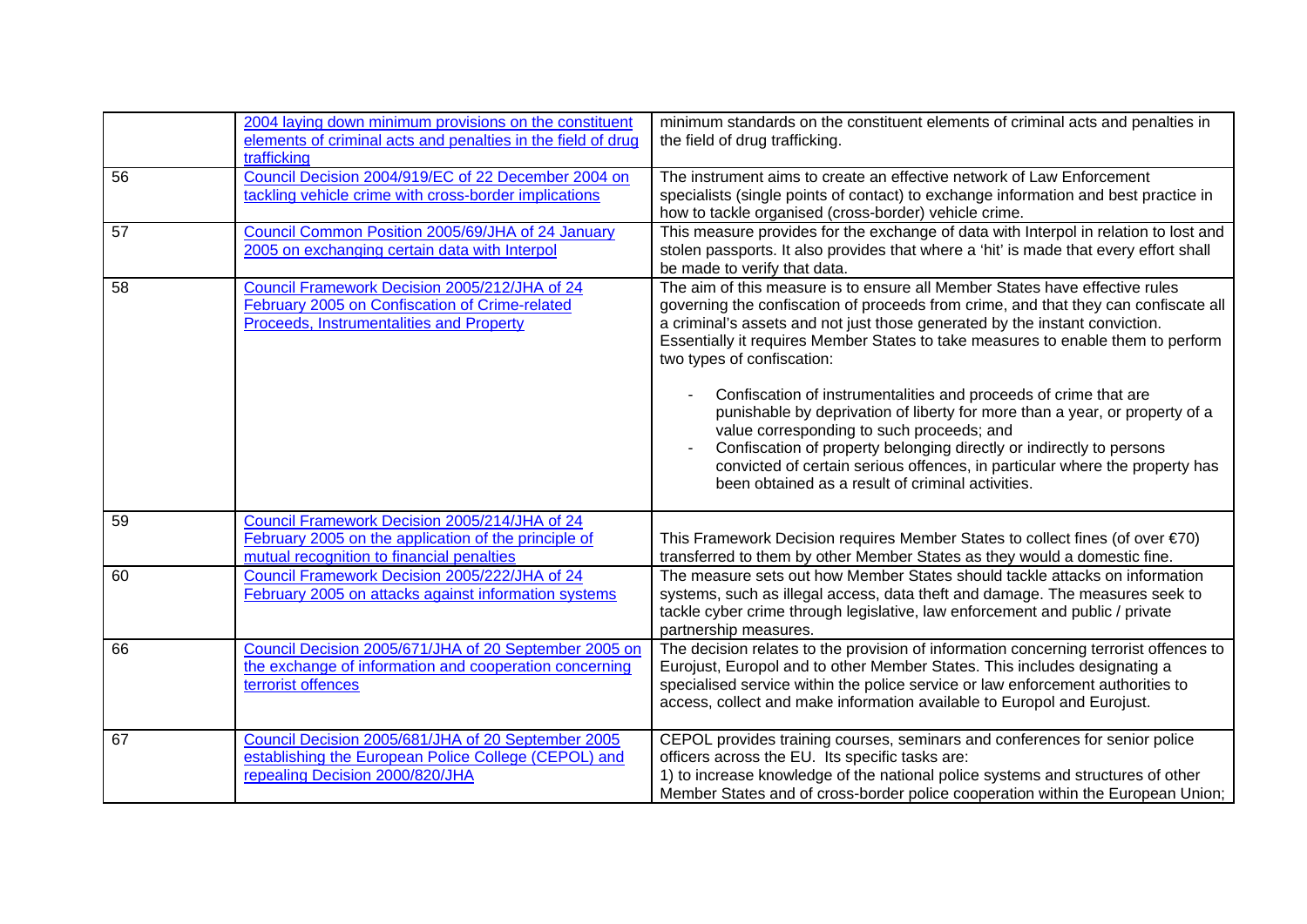|    |                                                                                                                                                                                                                                    | 2) to improve knowledge of international and European Union instruments; and,<br>3) to provide appropriate training with regard to respect for democratic<br>safeguards, with particular reference to the rights of defence.                                                                                                                                                                                                                                      |
|----|------------------------------------------------------------------------------------------------------------------------------------------------------------------------------------------------------------------------------------|-------------------------------------------------------------------------------------------------------------------------------------------------------------------------------------------------------------------------------------------------------------------------------------------------------------------------------------------------------------------------------------------------------------------------------------------------------------------|
| 68 | Council Framework Decision 2006/783/JHA on the<br>application of the principle of mutual recognition to<br>confiscation orders                                                                                                     | This instrument facilitates the direct execution of confiscation orders for the<br>proceeds of crime by establishing simplified procedures for recognition among<br>Member States and rules for dividing confiscated property between the Member<br>State issuing the confiscation order and the one executing it.                                                                                                                                                |
| 69 | Council Framework Decision 2006/960/JHA of 18<br>December 2006 on simplifying the exchange of<br>information and intelligence between law enforcement<br>authorities of the Member States of the European Union                    | This instrument provides a systemised (standard form to be used) and time bound<br>(8 hours) process for the exchange of information between Member State's law<br>enforcement agencies.                                                                                                                                                                                                                                                                          |
| 73 | Council Decision 2007/845/JHA of 6 December 2007<br>concerning cooperation between Asset Recovery Offices<br>of the Member States in the field of tracing and<br>identification of proceeds from, or property related to,<br>crime | This instrument obliges Member States to set up or designate national Asset<br>Recovery Offices (ARO) to facilitate, through cooperation, the tracing and<br>identification of the proceeds of crime and other crime related assets by<br>exchanging information and best practice.                                                                                                                                                                               |
| 74 | Agreement between the European Union and the United<br>States of America on the processing of Passenger Name<br>Records (PNR) data by air carriers to the United States<br><b>Department of Homeland Security</b>                  | Repealed and replaced by EU-US PNR Agreement in 2011 - the UK opted in.<br>Link to written ministerial statement                                                                                                                                                                                                                                                                                                                                                  |
| 79 | Council Decision 2008/615/JHA of 23 June 2008 on<br>stepping up of cross-border cooperation, particularly in<br>combating terrorism and cross-border crime                                                                         | Prüm requires Member States to allow the reciprocal searching of each others'<br>databases for:                                                                                                                                                                                                                                                                                                                                                                   |
| 80 | Council Decision 2008/616/JHA of 23 June 2008 on the<br>implementation of Council Decision 2008/615/JHA on<br>stepping up of cross-border cooperation, particularly in<br>combating terrorism and cross-border crime.              | DNA Profiles - required in 15 minutes.<br>Vehicle Registration Data (VRD) - required in 10 seconds.<br>Dactyloscopic Images (Fingerprints) – required in 24 hours.<br>For DNA and fingerprints the initial reply is a hit/no-hit. Personal data is not<br>exchanged in this process. Prüm does not set out any requirements for following<br>up any hits. For VRD personal data about the registered keeper will automatically<br>be transmitted following a hit. |
|    |                                                                                                                                                                                                                                    | Prüm also contains provisions relating to the following areas:<br>supply of data in relation to major events;<br>supply of information in order to prevent terrorist offences;<br>other measures for stepping up cross-border police cooperation.                                                                                                                                                                                                                 |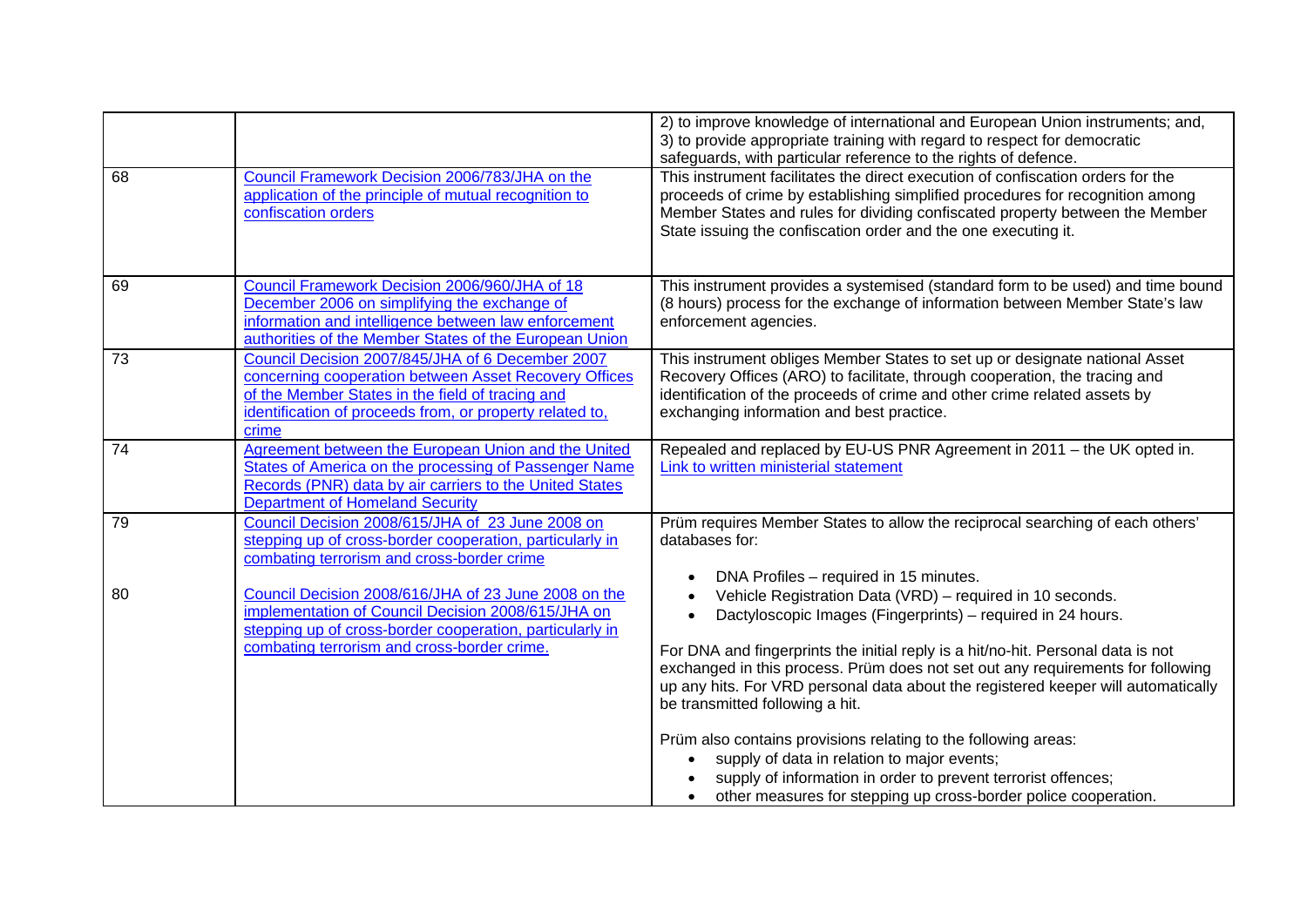| 81 | Council Decision 2008/617/JHA of 23 June 2008 on the<br>improvement of cooperation between the special<br>intervention units of the Member States of the European<br>Union in crisis situations                                                                                                                                | The instrument is designed to provide a legal framework for Member States to<br>provide law enforcement assistance (equipment or operational support) to one<br>another in order to deal with man-made crisis situations, e.g. terrorist attack, hi-<br>jacking, hostage-taking etc. It provides for a list of competent authorities to act as<br>contact points and the provision of expertise, equipment and support to a<br>requesting Member State.       |
|----|--------------------------------------------------------------------------------------------------------------------------------------------------------------------------------------------------------------------------------------------------------------------------------------------------------------------------------|---------------------------------------------------------------------------------------------------------------------------------------------------------------------------------------------------------------------------------------------------------------------------------------------------------------------------------------------------------------------------------------------------------------------------------------------------------------|
| 82 | Council Decision 2008/651/CFSP/JHA of 30 June 2008<br>on the signing, on behalf of the European Union, of an<br>Agreement between the European Union and Australia on<br>the processing and transfer of European Union-sourced<br>passenger name record (PNR) data by air carriers to the<br><b>Australian Customs Service</b> | Repealed and replaced by EU-Australia PNR Agreement in 2011 - the UK opted<br>in. Link to written ministerial statement                                                                                                                                                                                                                                                                                                                                       |
| 83 | Council Framework Decision 2008/675/JHA of 24 July<br>2008 on taking account of convictions in the Member<br>States of the European Union in the course of new<br>criminal proceedings                                                                                                                                         | This Framework Decision requires each Member State to ensure that its courts<br>take account of previous convictions in EU Member States "to the extent previous<br>national convictions are taken into account".                                                                                                                                                                                                                                             |
| 84 | Council Framework Decision 2008/841/JHA of 24 October<br>2008 on the fight against organised crime                                                                                                                                                                                                                             | The measure relates to Member States having legislation in place to counter<br>organised crime, including minimum maximum imprisonment penalties (i.e.<br>specifically to make it a criminal offence to participate in a criminal organisation in<br>the Member States of the European Union with a maximum sentence of at least x<br>years). It aims to enhance police and judicial cooperation in serious criminal<br>matters with cross border dimensions. |
| 85 | Council Framework Decision 2008/909/JHA of 27<br>November 2008 on the application of the principle of<br>mutual recognition to judgments in criminal matters<br>imposing custodial sentences or measures involving<br>deprivation of liberty for the purposes of their enforcement<br>in the European Union                    | The Framework Decision permits Member States to transfer prisoners without the<br>consent of the prisoner or the receiving Member State.                                                                                                                                                                                                                                                                                                                      |
| 86 | Council Framework Decision 2008/913/JHA of 28<br>November 2008 on combating certain forms and<br>expressions of racism and xenophobia by means of<br>criminal law                                                                                                                                                              | The Framework Decision calls on Member States to take necessary measures to<br>ensure that criminal law is implemented in order to safeguard citizens from racism<br>and xenophobia.                                                                                                                                                                                                                                                                          |
| 88 | Council Framework Decision 2008/947/JHA of 27<br>November 2008 on the application of the principle of<br>mutual recognition to judgments and probation decisions<br>with a view to the supervision of probation measures and<br>alternative sanctions                                                                          | The Framework Decision provides a basis for the mutual recognition and<br>supervision of suspended sentences and alternative sanctions (e.g. community<br>sentence) where a person has been sentenced in one Member State and<br>voluntarily wishes to return to the Member State where he is ordinarily and lawfully<br>resident, or where he wishes to go to another Member State and that State is<br>willing to accept the sentence.                      |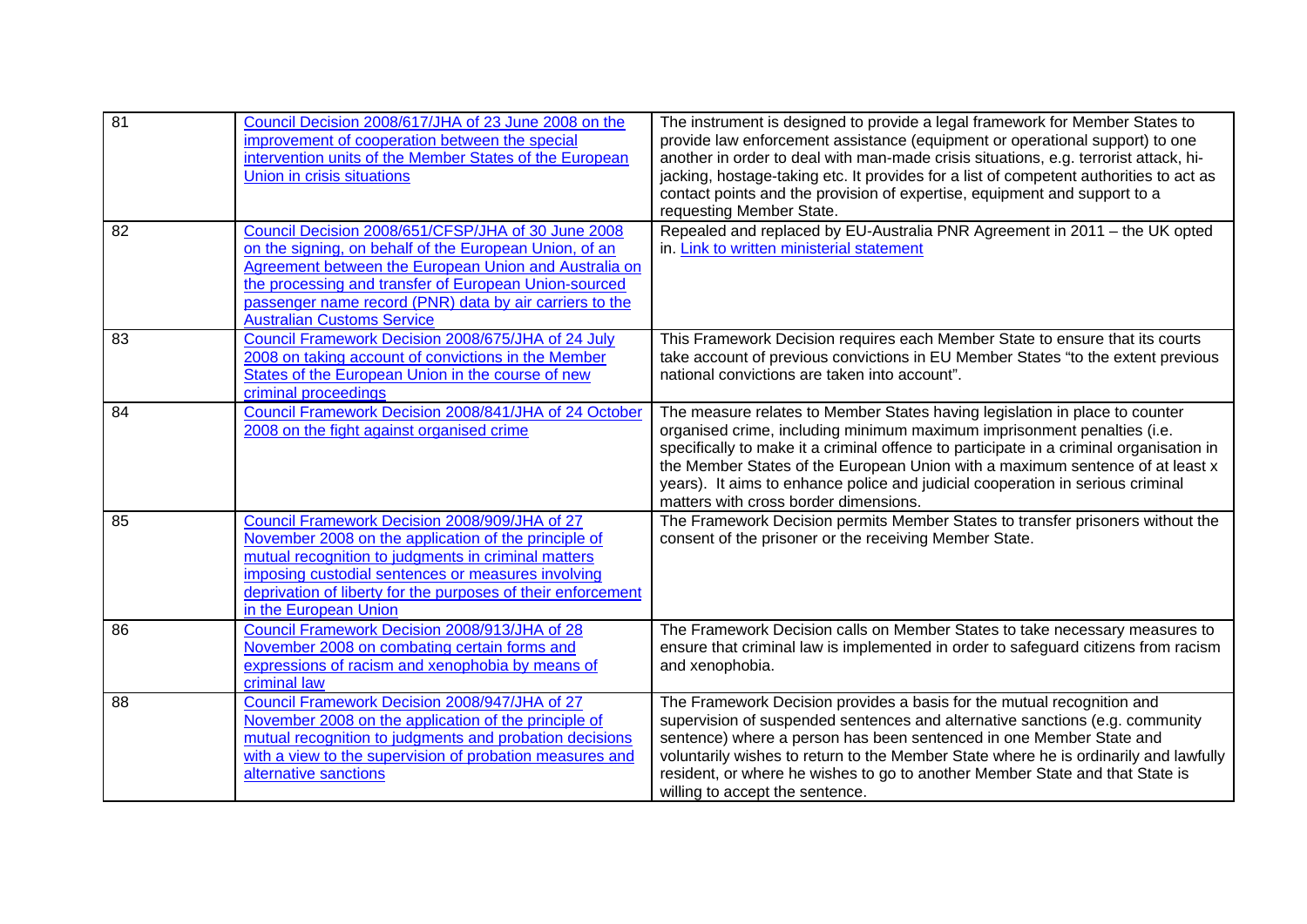| 89 | Council Decision 2008/976/JHA of 16 December 2008 on<br>the European Judicial Network                                                                                                                                                                                                                                                                                                    | The aim of the European Judicial Network is to improve judicial cooperation<br>between EU Member States both at the legal and practical level in order to<br>combat serious crime.                                                                                                                                                                                                                                   |
|----|------------------------------------------------------------------------------------------------------------------------------------------------------------------------------------------------------------------------------------------------------------------------------------------------------------------------------------------------------------------------------------------|----------------------------------------------------------------------------------------------------------------------------------------------------------------------------------------------------------------------------------------------------------------------------------------------------------------------------------------------------------------------------------------------------------------------|
| 90 | Council Framework Decision 2008/977/JHA of 27<br>November 2008 on the protection of personal data<br>processed in the framework of police and judicial<br>cooperation in criminal matters                                                                                                                                                                                                | The measure governs data protection for data processed within the framework of<br>JHA. The purpose of the measure is to encourage the cross-border exchange of<br>law enforcement information by establishing a common level of privacy protection<br>and a high level of security when Member States exchange personal data. It aims<br>to balance the rights of data subjects with the need to protect the public. |
| 91 | Council Framework Decision 2008/978/JHA of 18<br>December 2008 on the European evidence warrant for<br>the purpose of obtaining objects, documents and data for<br>use in proceedings in criminal matters                                                                                                                                                                                | The European Evidence Warrant was intended t to speed up MLA between<br>Member States through the introduction of a standardised request form and<br>deadlines for dealing with requests (principally for search and seizure).                                                                                                                                                                                       |
| 92 | Council Framework Decision 2009/299/JHA of 26<br>February 2009 amending Framework Decisions<br>2002/584/JHA, 2005/214/JHA, 2006/783/JHA,<br>2008/909/JHA and 2008/947/JHA, thereby enhancing the<br>procedural rights of persons and fostering the application<br>of the principle of mutual recognition to decisions<br>rendered in the absence of the person concerned at the<br>trial | EU instruments require mutual recognition of judgements in absentia (trial<br>decisions where the defendant did not appear). This measure amends each to<br>ensure adequate safeguards for the defendant.                                                                                                                                                                                                            |
| 93 | Council Framework Decision 2009/315/JHA of 26<br>February 2009 on the organisation and content of the<br>exchange of information extracted from the criminal<br>record between Member States                                                                                                                                                                                             | These instruments require Member States to inform each other about convictions<br>of EU nationals in another Member State. They also permit Member States to<br>request the previous convictions of individuals from the Member State of<br>nationality.                                                                                                                                                             |
| 94 | Council Decision 2009/316/JHA of 6 April 2009 on the<br>establishment of the European Criminal Records<br>Information System (ECRIS) in application of Article 11 of<br>Framework Decision 2009/315/JHA                                                                                                                                                                                  |                                                                                                                                                                                                                                                                                                                                                                                                                      |
| 97 | Council Framework Decision 2009/829/JHA of 23 October<br>2009 on the application, between Member States of the<br>European Union, of the principle of mutual recognition to<br>decisions of supervision measures as an alternative to<br>provisional detention                                                                                                                           | The European Supervision Order (ESO) provides a mechanism for a person to be<br>released on bail back to their Member State of residence and supervised there,<br>while awaiting criminal proceedings in another Member State.                                                                                                                                                                                       |
| 98 | Council Decision 2009/902/JHA of 30 November 2009<br>setting up a European Crime Prevention Network<br>(EUCPN) and repealing Decision 2001/427/JHA                                                                                                                                                                                                                                       | The EUCPN focuses on reducing 'volume crime' deemed to be juvenile, urban<br>and drug related via the sharing of best practice examples and promotion of crime<br>prevention cooperation at national and local level. A public access website has<br>been set up to facilitate this exchange.                                                                                                                        |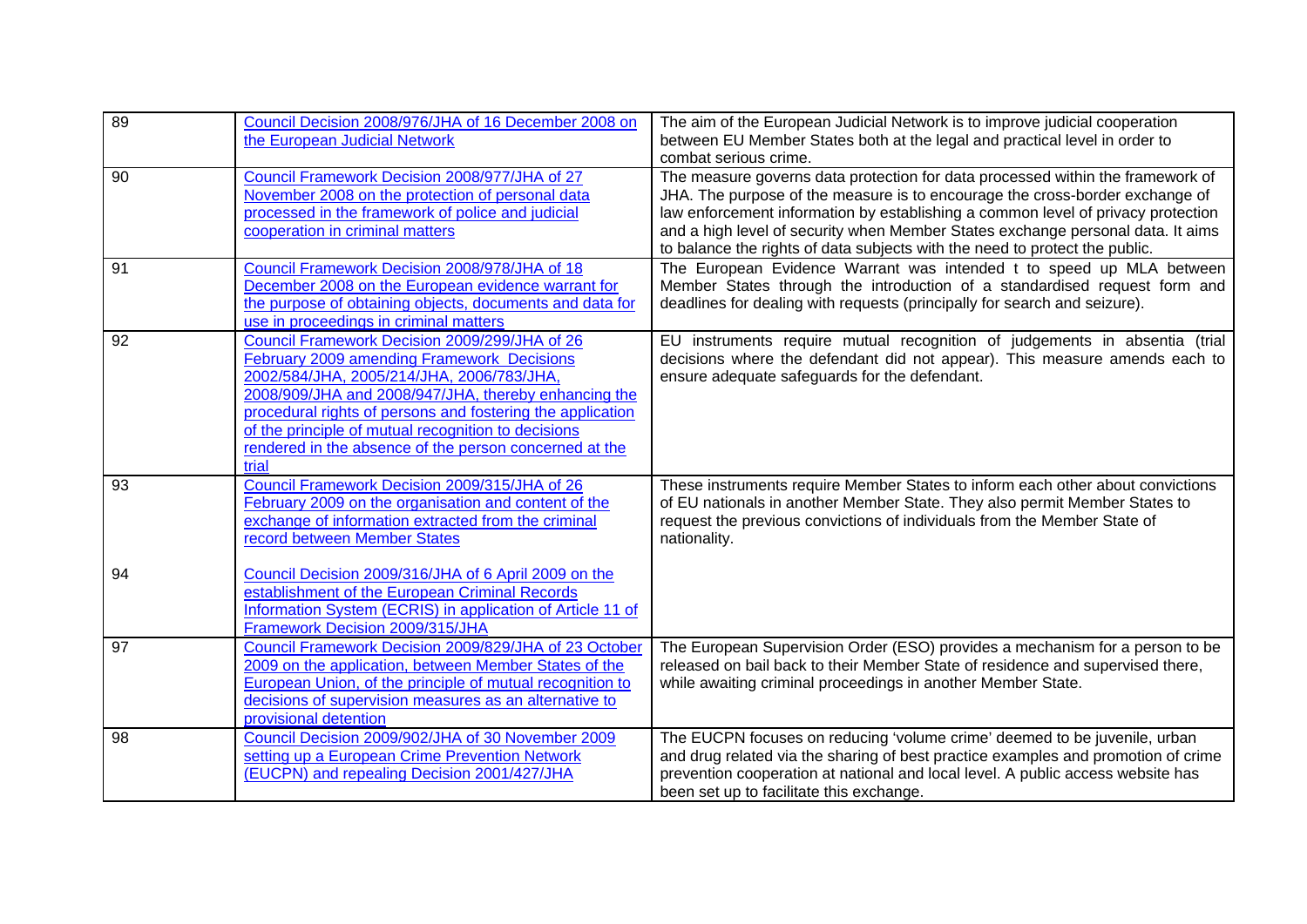| 99  | Council Framework Decision 2009/905/JHA of 30<br>November 2009 on accreditation of forensic service<br>providers carrying out laboratory activities                                                                                 | The measure focuses on the quality standards to apply to forensic science<br>laboratories covering DNA profiling and fingerprint development to ensure that the<br>results of these activities carried out by accredited forensic science providers in<br>one Member State are recognised by the authorities responsible for the<br>prevention, detection and investigation of criminal offences as being equally<br>reliable as the results of laboratory activities carried out by forensic science<br>providers within any other Member State.                                          |
|-----|-------------------------------------------------------------------------------------------------------------------------------------------------------------------------------------------------------------------------------------|--------------------------------------------------------------------------------------------------------------------------------------------------------------------------------------------------------------------------------------------------------------------------------------------------------------------------------------------------------------------------------------------------------------------------------------------------------------------------------------------------------------------------------------------------------------------------------------------|
| 100 | Council Decision 2009/917/JHA of 30 November 2009 on<br>the use of information technology for customs purposes.                                                                                                                     | Customs Information System (CIS) is an EU database which aims to strengthen<br>and improve customs law enforcement cooperation through the sighting and<br>reporting of discreet surveillance or specific checks. Specific checks refer to<br>searches on individuals, objects and means of transport.                                                                                                                                                                                                                                                                                     |
| 101 | Agreement on mutual legal assistance between the<br>European Union and the United States of America                                                                                                                                 | The EU-US agreement required a number of changes to the pre-existing 1994<br>MLA treaty between the UK and US (UK-US Treaty). Amendments were made to<br>the UK-US treaty via an Exchange of Notes on 16 December 2004. These<br>amendments were intended to supplement, not replace, bilateral arrangements.                                                                                                                                                                                                                                                                              |
| 102 | Agreement on Extradition between the European Union<br>and the United States of America                                                                                                                                             | The EU-US Mutual Legal Assistance (MLA) and Extradition Agreements were<br>proposed as part of a counter-terrorism package at a Justice and Home Affairs<br>Council in September 2001 and entered into force on 01 February 2010. In order<br>to meet the requirements of the EU-US Agreement the US and each of the EU<br>Member States (including the UK) either entered into new agreements or adopted<br>changes to current extradition treaties.                                                                                                                                      |
| 103 | Council Decision 2009/933/CFSP of 30 November 2009<br>on the extension, on behalf of the European Union, of the<br>territorial scope of the Agreement on extradition between<br>the European Union and the United States of America | Council Decision 2009/933/CFSP extended the territorial scope of the Agreement<br>to the Dutch Antilles.                                                                                                                                                                                                                                                                                                                                                                                                                                                                                   |
| 107 | Council Framework Decision 2009/948/JHA of 30<br>November 2009 on prevention and settlement of conflicts<br>of exercise of jurisdiction in criminal matters                                                                         | This Framework Decision lays down procedures to be followed to prevent<br>situations where the same person is subject to parallel criminal proceedings in<br>different Member States in respect of the same facts. It obliges authorities in one<br>Member State to contact authorities in another Member State where they have<br>reasonable grounds to believe that parallel proceedings are being conducted in<br>that other Member State and to enter into direct consultations. If they fail to reach<br>consensus the matter must be referred to Eurojust if it is competent to act. |
| 134 | Council Decision 2003/169/JHA determining which<br>provisions of the 1995 Convention on simplified<br>extradition procedure between the Member States of the                                                                        | This measure seeks to establish which elements of the 1995 and 1996<br>Conventions, both of which relate to extradition procedures between Member<br>States, constitute development of the Schengen acquis.                                                                                                                                                                                                                                                                                                                                                                                |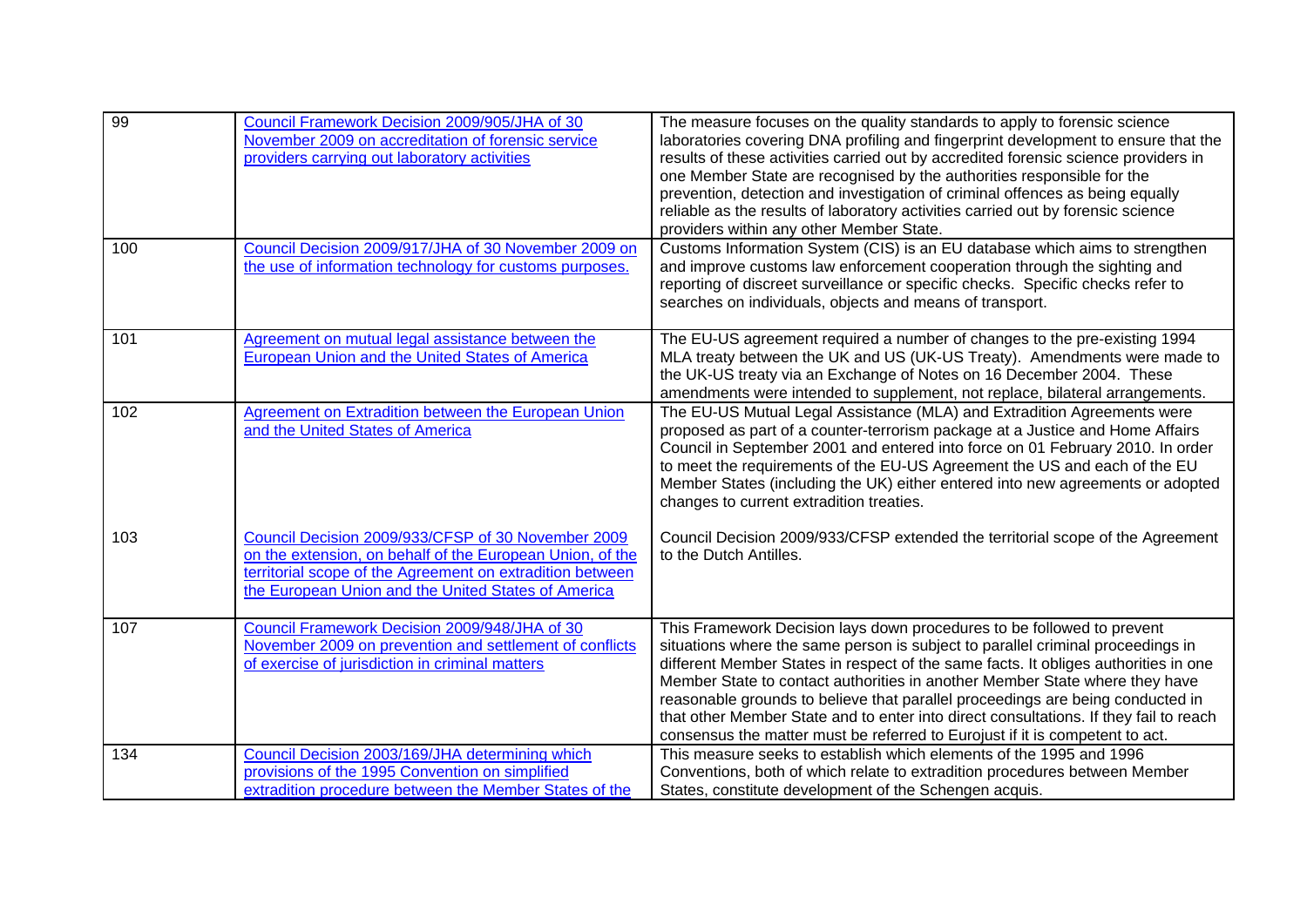| 135                      | European Union and of the 1996 Convention relating to<br>extradition between the Member States of the European<br>Union constitute developments of the Schengen acquis in<br>accordance with the Agreement concerning the Republic<br>of Iceland's and the Kingdom of Norway's association with<br>the implementation, application and development of the<br>Schengen acquis<br>Council Decision 2008/852/JHA on a contact-point                                                                                                                                                     | This measure seeks to improve cooperation between Member States by creating                                                                                                                                                                                                                                                                                                                                                                                                                                                                                                |
|--------------------------|--------------------------------------------------------------------------------------------------------------------------------------------------------------------------------------------------------------------------------------------------------------------------------------------------------------------------------------------------------------------------------------------------------------------------------------------------------------------------------------------------------------------------------------------------------------------------------------|----------------------------------------------------------------------------------------------------------------------------------------------------------------------------------------------------------------------------------------------------------------------------------------------------------------------------------------------------------------------------------------------------------------------------------------------------------------------------------------------------------------------------------------------------------------------------|
|                          | network against corruption                                                                                                                                                                                                                                                                                                                                                                                                                                                                                                                                                           | a network of contact points to prevent and combat corruption in Europe.                                                                                                                                                                                                                                                                                                                                                                                                                                                                                                    |
| <b>Schengen measures</b> |                                                                                                                                                                                                                                                                                                                                                                                                                                                                                                                                                                                      |                                                                                                                                                                                                                                                                                                                                                                                                                                                                                                                                                                            |
| 110                      | Convention implementing the Schengen Agreement of<br>1985<br>Article 39 to the extent that that this provision has not<br>been replaced by Council Framework Decision<br>2006/960/JHA.<br>Article 40<br>Article 42 and 43 (to the extent that they relate to article<br>40)<br>Article 44<br>Article 46<br>Article 47 (except $(2)(c)$ and $(4)$ )<br>Article 48<br>Article $49(b) - (f)$<br>Article 51<br>Article 54<br>Article 55<br>Article 56<br>Article 57<br>Article 58<br>Article 71<br>Article 72<br>Article 126<br>Article 127<br>Article 128<br>Article 129<br>Article 130 | These measures set the basis for the UK's participation to a part of the Schengen<br>Acquis - the UK participates in the police cooperation elements of Schengen<br>which include SIS II.<br>The UK's participation in these articles includes MLA, sharing of assistance and<br>equipment, cooperation on tackling narcotic drugs and cross border surveillance.<br>The cross border surveillance sets out the process by which law enforcement<br>officers can get assistance with continued surveillance if the person they're<br>surveying crosses into another state. |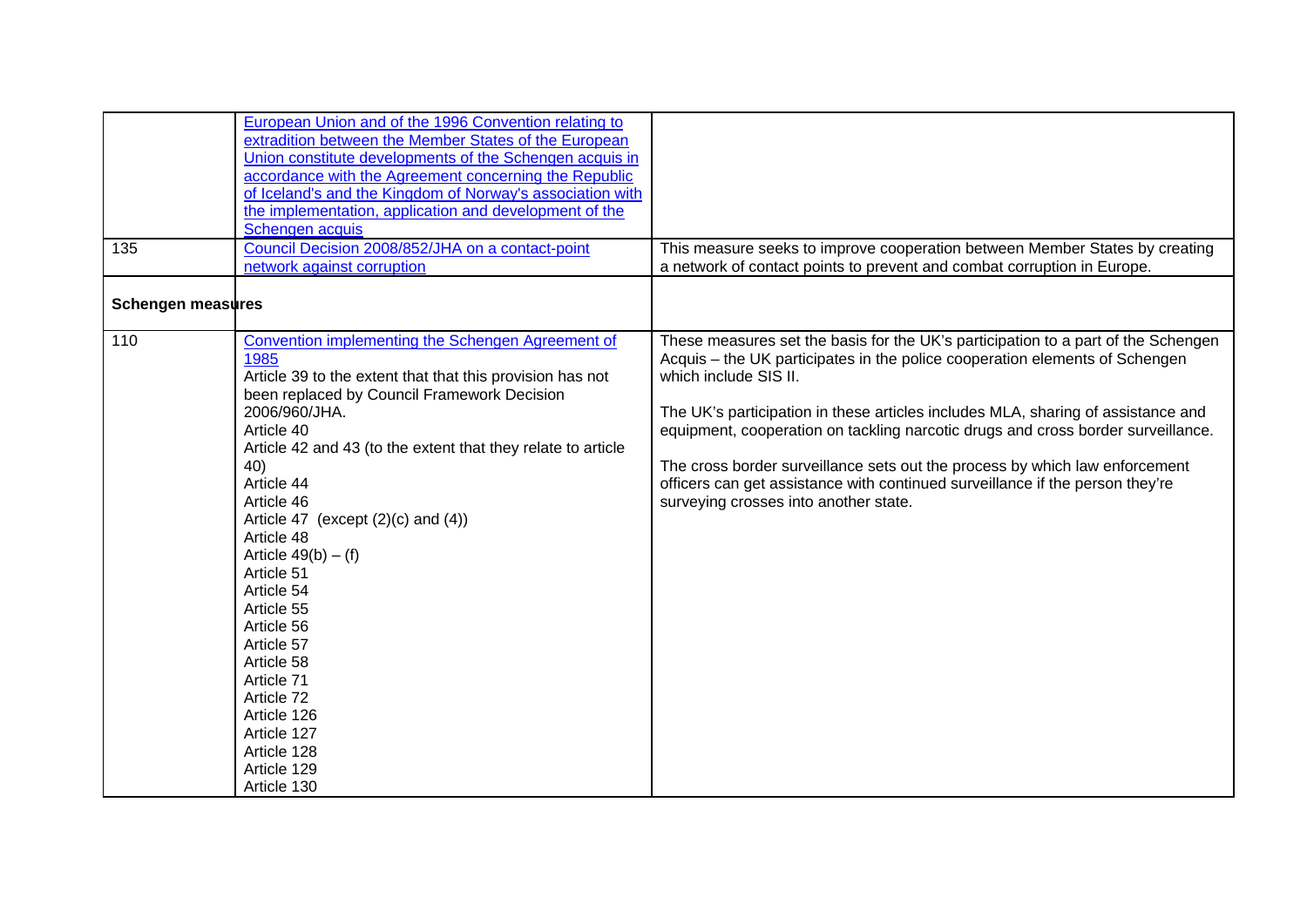| 120 | Final Act - Declaration N° 3 (concerning article 71(2))<br>Council Decision 2000/586/JHA of 28 September 2000<br>establishing a procedure for amending Articles 40(4) and<br>$(5)$ , 41(7) and 65(2) of the Convention implementing the<br>Schengen Agreement of 14 June 1985 on the gradual<br>abolition of checks at common borders.                                                                                                                                                                                                                                                                                                            |                                                                                                                                 |
|-----|---------------------------------------------------------------------------------------------------------------------------------------------------------------------------------------------------------------------------------------------------------------------------------------------------------------------------------------------------------------------------------------------------------------------------------------------------------------------------------------------------------------------------------------------------------------------------------------------------------------------------------------------------|---------------------------------------------------------------------------------------------------------------------------------|
| 121 | Council Decision 2003/725/JHA of 2 October 2003<br>amending the provisions of Article 40(1) and (7) of the<br>Convention implementing the Schengen Agreement of 14<br>June 1985 on the gradual abolition of checks at common<br>borders                                                                                                                                                                                                                                                                                                                                                                                                           |                                                                                                                                 |
| 111 | Accession Protocols: (amended in conformity with article<br>1 (b) of CD 2000/365/EC and CD 2004/926/EC article 1)<br>Italy: Articles 2, , 4 + common declaration on articles 2<br>and 3 to the extent it relates to article 2.<br>Spain: Articles 2, 4 and Final Act, Part III, declaration 2<br>Portugal: Articles 2, 4, 5 and 6<br>Greece: Articles 2, 3, 4, 5 and Final Act, Part III,<br>declaration 2<br>Denmark: Articles 2, 4 and 6 and Final Act Part III joint<br>declaration 3<br>Finland: Articles 2, 4 and 5 and Final Act, Part II joint<br>declaration 3<br>Sweden: Articles 2, 4 and 5 + Final Act, Part II Joint<br>declaration 3 | Extending the application of areas of Schengen to Switzerland, Spain, Portugal,<br>Greece, Austria, Denmark, Finland and Sweden |
| 122 | Council Decision 2004/849/EC of 25 October 2004 on the<br>signing, on behalf of the European Union, and on the<br>provisional application of certain provisions of the<br>Agreement between the European Union, the European<br>Community and the Swiss Confederation concerning the<br>Swiss Confederation's association with the<br>implementation, application and development of the<br><b>Schengen Acquis</b>                                                                                                                                                                                                                                |                                                                                                                                 |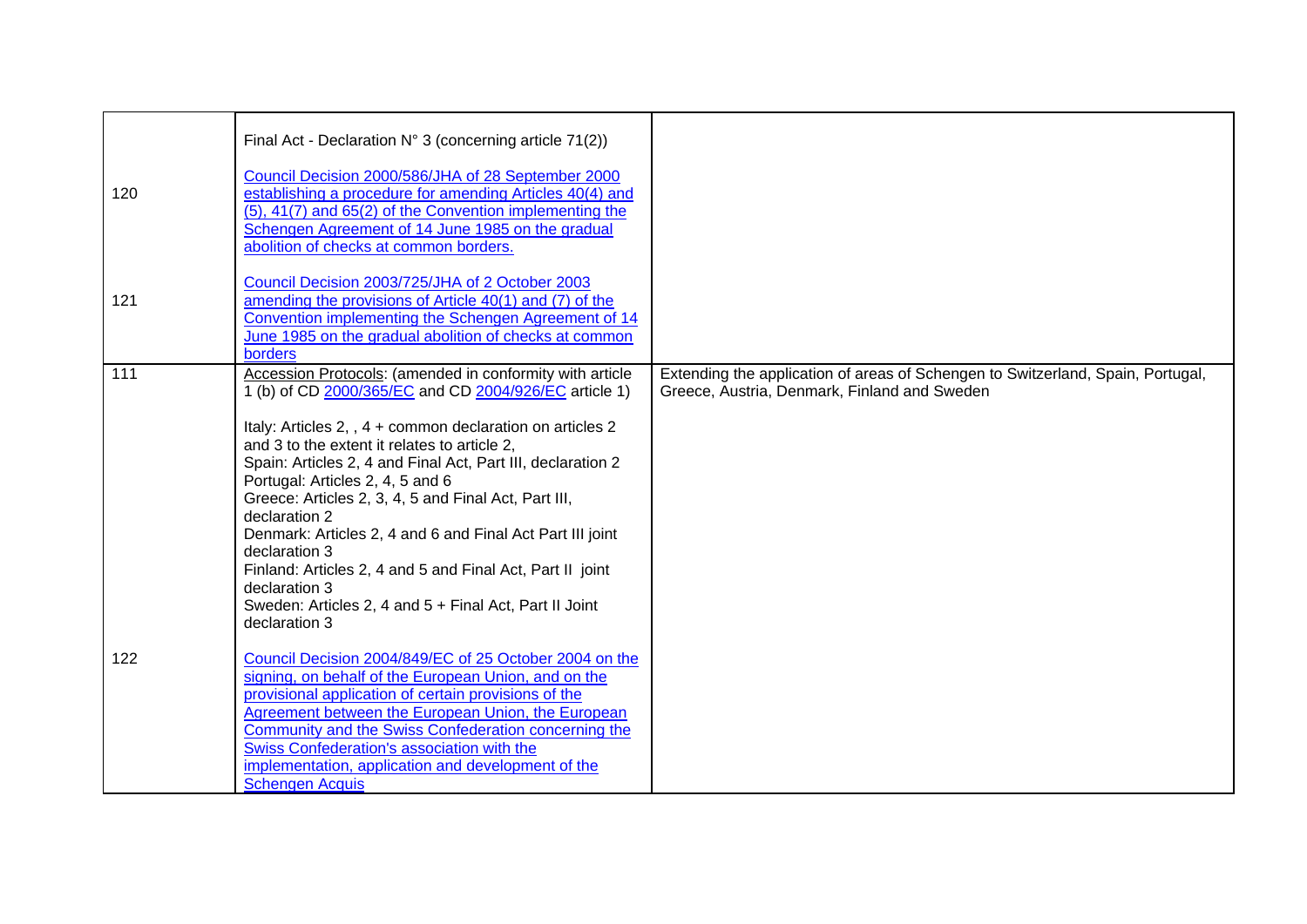| 132 | Council Decision 2008/149/EC of 28 January 2008 on the<br>conclusion, on behalf of the European Union, of the<br>Agreement between the European Union, the European<br>Community and the Swiss Confederation on the Swiss<br>Confederation's association with the implementation,<br>application and development of the Schengen acquis |                                                                                                                                                                                                                                                                                                                                                     |
|-----|-----------------------------------------------------------------------------------------------------------------------------------------------------------------------------------------------------------------------------------------------------------------------------------------------------------------------------------------|-----------------------------------------------------------------------------------------------------------------------------------------------------------------------------------------------------------------------------------------------------------------------------------------------------------------------------------------------------|
| 112 | SCH/Com-ex (93) 14 on improving practical judicial<br>cooperation for combating drug trafficking                                                                                                                                                                                                                                        | Under this measure, states which refuse an MLA request must inform the<br>requesting party of their reason for refusal and of any conditions which must be<br>met for the request to be enforced.                                                                                                                                                   |
| 113 | SCH/Com-ex (96) decl 6 rev 2 (declaration on extradition)                                                                                                                                                                                                                                                                               | This measure requires states to notify other Member States when detention<br>pending extradition no longer applies.                                                                                                                                                                                                                                 |
| 114 | SCH/Com-ex (98) 26 def setting up a Standing<br>Committee on the evaluation and implementation of<br><b>Schengen</b>                                                                                                                                                                                                                    | This decision contains the SIRENE manual which controls the detailed rules for<br>the exchange of supplementary information in relation to the Schengen<br>Information System.                                                                                                                                                                      |
| 115 | SCH/Com-ex (98)52 on the Handbook on cross-border<br>police cooperation                                                                                                                                                                                                                                                                 | This handbook is intended to assist EU Member States' police authorities in<br>setting out the parameters and obligations of law enforcement authorities with<br>respect to handling pre-planned and urgent surveillance, the carriage of firearms<br>to the UK by foreign surveillance officers and reciprocal assistance.                         |
| 116 | SCH/Com-ex (99) 6 on the Schengen acquis relating to<br>telecommunications                                                                                                                                                                                                                                                              | The aim of this instrument is to achieve greater interoperability of EU<br>communications systems. This instrument is about establishing technical<br>standards                                                                                                                                                                                     |
| 117 | Decision of the Executive Committee of 28 April 1999 on<br>liaison officers (SCH/Com-ex (99) 7 rev. 2)                                                                                                                                                                                                                                  | This instrument provides for the reciprocal secondment of police liaison officers to<br>advise and assist in the performance of tasks of security and checking at external<br>(Schengen) borders.                                                                                                                                                   |
| 118 | SCH/Com-ex (99)8 rev 2 on general principles governing<br>the payment of informers                                                                                                                                                                                                                                                      | The EU instrument sets out general, non-binding principles for the payment of<br>police informants in the Schengen area but without prejudice to Member States'<br>national guidelines. The principles are intended to reflect best practice, aid inter-<br>State co-operation and prevent informants shopping around for the best<br>arrangements. |
| 119 | SCH/Com-ex (99) 11 rev 2 (agreement on cooperation in<br>proceedings for road traffic offences)                                                                                                                                                                                                                                         | The agreement requires member states to provide contact details of drivers<br>associated with a licence plate on request, service overseas of penalty notices<br>and the ability to transfer enforcement of any fine to the authorities where the<br>offender resides.                                                                              |
| 123 | Council Decision 2005/211/JHA of 24 February 2005                                                                                                                                                                                                                                                                                       | Council Decision 2005/211/JHA amends the sub-categories of information that                                                                                                                                                                                                                                                                         |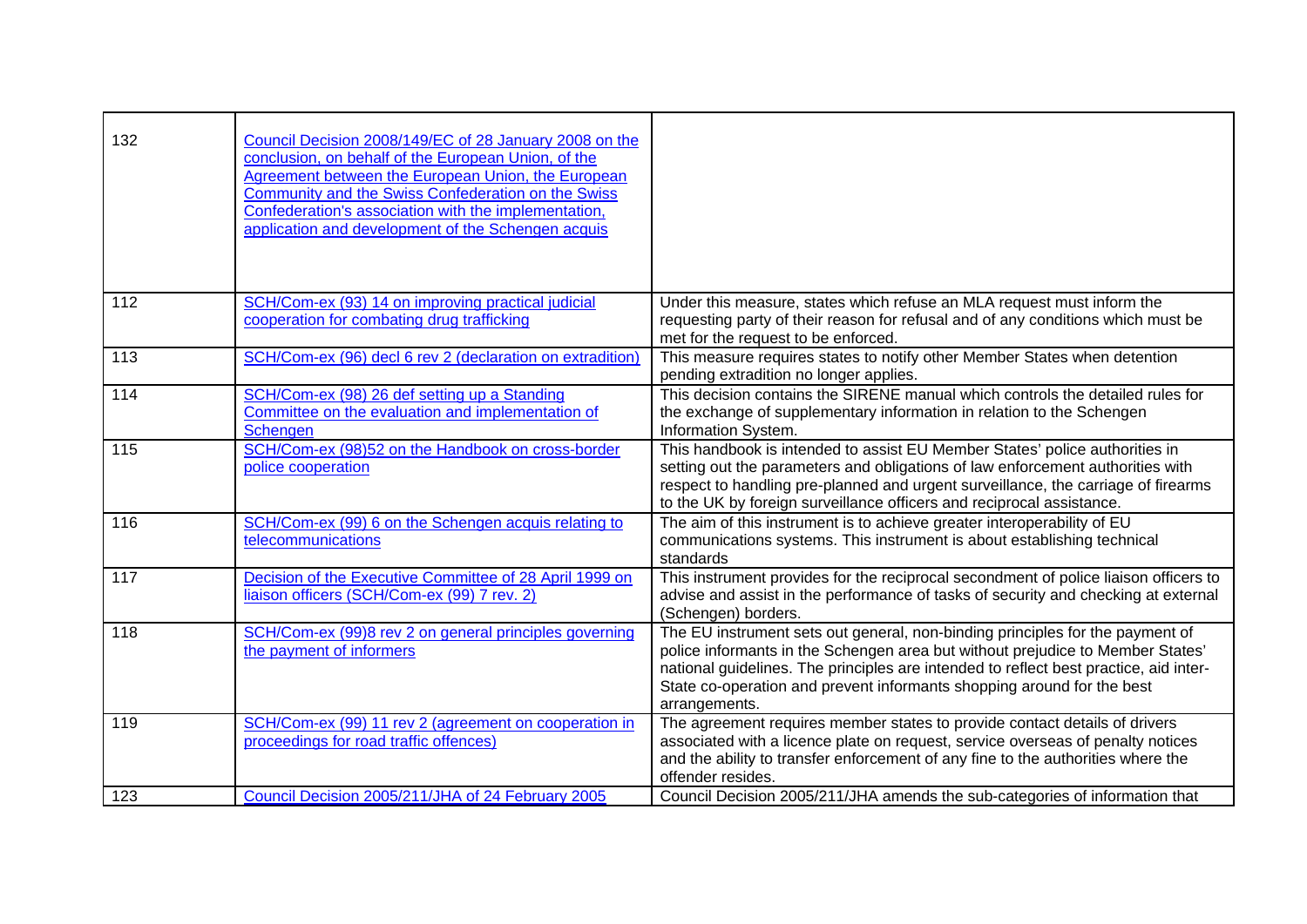| 124 | concerning the introduction of some new functions for the<br>Schengen Information System, including in the fight<br>against terrorism<br>Council Decision 2006/228/JHA of 9 March 2006 fixing<br>the date of application of certain provisions of Decision           | may be entered into SIS 1 in order to enhance public security, particularly national<br>security, in the territories of the Member States participating in that system. The<br>other three instruments set the date for the application of certain provisions of<br>Council Decision 2005/211/JHA and are purely procedural in nature. |
|-----|----------------------------------------------------------------------------------------------------------------------------------------------------------------------------------------------------------------------------------------------------------------------|----------------------------------------------------------------------------------------------------------------------------------------------------------------------------------------------------------------------------------------------------------------------------------------------------------------------------------------|
|     | 2005/211/JHA concerning the introduction of some new<br>functions for the Schengen Information System, including<br>the fight against terrorism                                                                                                                      |                                                                                                                                                                                                                                                                                                                                        |
| 125 | Council Decision 2006/229/JHA of 9 March 2006 fixing<br>the date of application of certain provisions of Decision<br>2005/211/JHA concerning the introduction of some new<br>functions for the Schengen Information System, including<br>the fight against terrorism |                                                                                                                                                                                                                                                                                                                                        |
| 126 | Council Decision 2006/631/JHA of 9 March 2006 fixing<br>the date of application of certain provisions of Decision<br>2005/211/JHA concerning the introduction of some new<br>functions for the Schengen Information System, including<br>the fight against terrorism |                                                                                                                                                                                                                                                                                                                                        |
| 127 | Commission Decision 2007/171/EC of 16 March 2007<br>laying down the network requirements for the Schengen<br><b>Information System II</b>                                                                                                                            | 2007/171/EC sets out specific and detailed technical requirements as required by<br>Article 4(a) of Council Decision 2001/886/JHA of 6 December 2001 on the<br>development of the second generation Schengen Information System (SIS II).<br>Council Decision 2008/173/EC sets out the detailed scope, organisation,                   |
| 129 | Council Decision 2008/173/EC of 18 February 2008 on<br>the tests of the second generation Schengen Information<br><b>System</b>                                                                                                                                      | coordination and validation procedures for certain SIS II tests.                                                                                                                                                                                                                                                                       |
| 128 | Council Decision 2007/533/JHA of 12 June 2007 on the<br>establishment, operation and use of the second<br>generation Schengen Information System (SIS II)                                                                                                            | SIS II is the new EU database for swapping alerts between Member States in<br>relation to missing and wanted people and objects. It will also become the main<br>way of transmitting data about people wanted on European Arrest Warrants<br>(EAWs).                                                                                   |
| 130 | Commission Decision 2008/334/JHA of 4 March 2008<br>adopting the SIRENE Manual and other implementing<br>measures for the second generation Schengen<br><b>Information System (SIS II)</b>                                                                           | This decision contains the SIRENE manual which controls the detailed rules for<br>the exchange of supplementary information in relation to the Schengen<br>Information System.                                                                                                                                                         |
| 131 | Council Decision 2008/328/EC of 30 November 2009<br>amending the Decision of the Executive Committee set up                                                                                                                                                          | This Decision amends the C.SIS Financial Regulation by setting out the dates<br>from which the Swiss Federation are liable for the installation and maintenance                                                                                                                                                                        |